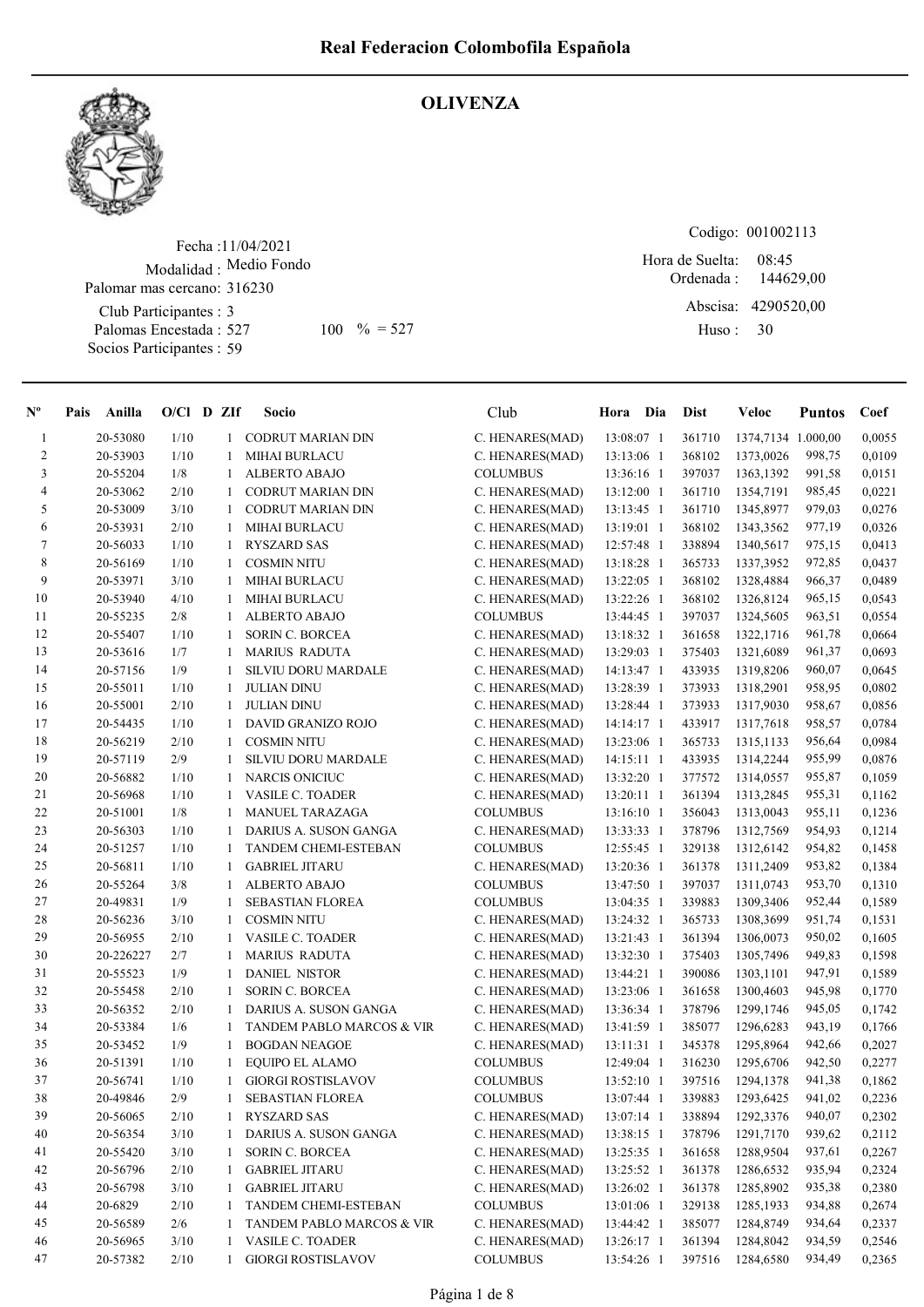| $N^{\text{o}}$ | Anilla<br>Pais       | $O/Cl$ D ZIf |              | Socio                                                 | Club                               | Hora Dia                 | <b>Dist</b>      | <b>Veloc</b>           | <b>Puntos</b>    | Coef             |
|----------------|----------------------|--------------|--------------|-------------------------------------------------------|------------------------------------|--------------------------|------------------|------------------------|------------------|------------------|
| 48             | 20-51278             | 3/10         | 1            | <b>TANDEM CHEMI-ESTEBAN</b>                           | <b>COLUMBUS</b>                    | 13:01:40 1               | 329138           | 1282,3558              | 932,81           | 0,2917           |
| 49             | 20-55327             | $4/8$        | 1            | ALBERTO ABAJO                                         | <b>COLUMBUS</b>                    | 13:55:28 1               | 397037           | 1278,8394              | 930,25           | 0,2468           |
| 50             | 20-55067             | 3/10         | 1            | <b>JULIAN DINU</b>                                    | C. HENARES(MAD)                    | 13:37:29 1               | 373933           | 1278,4763              | 929,99           | 0,2674           |
| 51             | 20-54924             | 1/10         | 1            | <b>IONEL NEGOITA</b>                                  | C. HENARES(MAD)                    | 13:44:21 1               | 382195           | 1276,7496              | 928,73           | 0,2669           |
| 52             | 20-54690             | 1/9          | 1            | <b>IONUT LUPAN</b>                                    | C. HENARES(MAD)                    | 13:59:11 1               | 400686           | 1275,3254              | 927,70           | 0,2596           |
| 53             | 20-54132             | 1/9          | 1            | <b>CLAUDIU DODEA</b>                                  | C. HENARES(MAD)                    | 13:51:20 1               | 390095           | 1273,4331              | 926,32           | 0,2717           |
| 54             | 20-54092             | 2/9          | 1            | <b>CLAUDIU DODEA</b>                                  | C. HENARES(MAD)                    | 13:51:27 1               | 390095           | 1272,9483              | 925,97           | 0,2769           |
| 55             | 20-57373             | 1/8          | 1            | <b>CRISTINEL GHEORGHES</b>                            | C. HENARES(MAD)                    | 13:52:20 1               | 390924           | 1271,9870              | 925,27           | 0,2814           |
| 56<br>57       | 20-70850<br>20-56718 | 1/9<br>3/10  | 1<br>1       | <b>STANIMIR DIMITROV</b><br><b>GIORGI ROSTISLAVOV</b> | <b>COLUMBUS</b><br><b>COLUMBUS</b> | 13:13:13 1<br>13:58:56 1 | 340158<br>397516 | 1268,2210<br>1266,2434 | 922,53<br>921,09 | 0,3293<br>0,2868 |
| 58             | 20-56889             | 2/10         |              | <b>NARCIS ONICIUC</b>                                 | C. HENARES(MAD)                    | 13:43:39 1               | 377572           | 1264,2625              | 919,65           | 0,3072           |
| 59             | 20-54927             | 1/10         | 1            | SANTIAGO LARA IRUELA                                  | C. HENARES(MAD)                    | 13:47:45 1               | 382692           | 1264,0528              | 919,50           | 0,3083           |
| 60             | 20-61308             | 4/10         | 1            | CODRUT MARIAN DIN                                     | C. HENARES(MAD)                    | 13:31:34 1               | 361710           | 1262,2194              | 918,16           | 0,3318           |
| 61             | 20-55978             | 2/10         | 1            | SANTIAGO LARA IRUELA                                  | C. HENARES(MAD)                    | 13:48:25 1               | 382692           | 1261,2755              | 917,48           | 0,3188           |
| 62             | 20-56367             | 4/10         | 1            | DARIUS A. SUSON GANGA                                 | C. HENARES(MAD)                    | 13:45:33 1               | 378796           | 1260,3427              | 916,80           | 0,3274           |
| 63             | 20-56349             | 5/10         | 1            | DARIUS A. SUSON GANGA                                 | C. HENARES(MAD)                    | 13:45:34 1               | 378796           | 1260,2728              | 916,75           | 0,3326           |
| 64             | 20-56722             | 4/10         | 1            | <b>GIORGI ROSTISLAVOV</b>                             | <b>COLUMBUS</b>                    | 14:00:34 1               | 397516           | 1259,6894              | 916,32           | 0,3220           |
| 65             | 20-53391             | 1/10         | 1            | <b>VISALON TIBU</b>                                   | C. HENARES(MAD)                    | 14:40:25 1               | 447556           | 1259,2431              | 916,00           | 0,2905           |
| 66             | 20-54401             | 2/10         | 1            | DAVID GRANIZO ROJO                                    | C. HENARES(MAD)                    | 14:30:47 1               | 433917           | 1254,8812              | 912,83           | 0,3042           |
| 67             | 20-51055             | 1/9          | 1            | JUAN MANUEL FAYOS MARTIN                              | <b>COLUMBUS</b>                    | 13:16:51 1               | 341099           | 1254,7324              | 912,72           | 0,3928           |
| 68             | 20-51265             | 4/10         | 1            | <b>TANDEM CHEMI-ESTEBAN</b>                           | <b>COLUMBUS</b>                    | 13:07:46 1               | 329138           | 1252,5866              | 911,16           | 0,4132           |
| 69             | 20-53993             | 5/10         | 1            | MIHAI BURLACU                                         | C. HENARES(MAD)                    | 13:39:43 1               | 368102           | 1249,0030              | 908,55           | 0,3749           |
| 70             | 20-51986             | 1/10         |              | JOSÉ ANTONIO BENAVENTE RU                             | <b>COLUMBUS</b>                    | 13:23:31 1               | 347593           | 1248,0151              | 907,83           | 0,4028           |
| 71             | 20-51440             | 5/10<br>3/9  | 1            | TANDEM CHEMI-ESTEBAN                                  | <b>COLUMBUS</b>                    | 13:09:11 1               | 329138           | 1245,8697              | 906,27           | 0,4314           |
| 72<br>73       | 20-54202<br>20-54801 | 2/10         | 1<br>1       | <b>CLAUDIU DODEA</b><br><b>IONEL NEGOITA</b>          | C. HENARES(MAD)<br>C. HENARES(MAD) | 13:58:09 1<br>13:52:14 1 | 390095<br>382195 | 1245,7129<br>1243,9894 | 906,16<br>904,90 | 0,3691<br>0,3820 |
| 74             | 20-53515             | 3/7          | 1            | <b>MARIUS RADUTA</b>                                  | C. HENARES(MAD)                    | 13:46:55 1               | 375403           | 1243,3994              | 904,47           | 0,3942           |
| 75             | 20-56933             | $2/8$        | 1            | <b>CRISTINEL GHEORGHES</b>                            | C. HENARES(MAD)                    | 14:00:01 1               | 390924           | 1240,9629              | 902,70           | 0,3837           |
| 76             | 20-53951             | 3/8          | 1            | <b>CRISTINEL GHEORGHES</b>                            | C. HENARES(MAD)                    | 14:00:22 1               | 390924           | 1239,5857              | 901,70           | 0,3888           |
| 77             | 20-56938             | 3/10         | 1            | <b>NARCIS ONICIUC</b>                                 | C. HENARES(MAD)                    | 13:49:52 1               | 377572           | 1238,4824              | 900,90           | 0,4079           |
| 78             | 20-55985             | 3/10         | 1            | SANTIAGO LARA IRUELA                                  | C. HENARES(MAD)                    | 13:54:02 1               | 382692           | 1238,3518              | 900,80           | 0,4076           |
| 79             | 20-56709             | 5/10         | 1            | <b>GIORGI ROSTISLAVOV</b>                             | <b>COLUMBUS</b>                    | 14:06:18 1               | 397516           | 1237,2113              | 899,97           | 0,3975           |
| 80             | 20-56306             | 6/10         | 1            | DARIUS A. SUSON GANGA                                 | C. HENARES(MAD)                    | 13:51:18 1               | 378796           | 1236,6830              | 899,59           | 0,4224           |
| 81             | 20-55492             | 4/8          | 1            | <b>CRISTINEL GHEORGHES</b>                            | C. HENARES(MAD)                    | $14:01:44$ 1             | 390924           | 1234,2370              | 897,81           | 0,4144           |
| 82             | 20-23497             | 2/10         | 1            | <b>VISALON TIBU</b>                                   | C. HENARES(MAD)                    | 14:48:09 1               | 447556           | 1232,4274              | 896,49           | 0,3664           |
| 83             | 20-55453             | 5/8          |              | <b>CRISTINEL GHEORGHES</b>                            | C. HENARES(MAD)                    | 14:02:20 1               | 390924           | 1231,9034              | 896,11           | 0,4246           |
| 84             | 20-53217             | 1/10         | 1            | <b>ADRIAN POROJAN</b>                                 | <b>COLUMBUS</b>                    | 13:52:30 1               | 378784           | 1231,8179              | 896,05           | 0,4435           |
| 85             | 20-49574             | $1/9$        | $\mathbf{1}$ | <b>FIDEL ALONSO</b>                                   | <b>COLUMBUS</b>                    | 13:19:58 1               | 338508           | 1231,0874              | 895,52           | 0,5022           |
| 86             | 20-56109             | 3/10         | $\mathbf{1}$ | <b>RYSZARD SAS</b>                                    | C. HENARES(MAD)                    | 13:20:17 1               | 338894<br>365733 | 1231,0734              | 895,51           | 0,5075<br>0,4758 |
| 87<br>$\bf 88$ | 20-56185<br>20-56940 | 4/10<br>4/10 | 1<br>1       | <b>COSMIN NITU</b><br><b>NARCIS ONICIUC</b>           | C. HENARES(MAD)<br>C. HENARES(MAD) | 13:42:07 1<br>13:51:57 1 | 377572           | 1230,9407<br>1230,0766 | 895,41<br>894,78 | 0,4661           |
| 89             | 20-51262             | 6/10         | 1            | TANDEM CHEMI-ESTEBAN                                  | <b>COLUMBUS</b>                    | 13:13:11 1               | 329138           | 1227,2873              | 892,75           | 0,5408           |
| 90             | 20-55058             | 4/10         | 1            | <b>JULIAN DINU</b>                                    | C. HENARES(MAD)                    | 13:49:48 1               | 373933           | 1226,8143              | 892,41           | 0,4814           |
| 91             | 20-54389             | 3/10         | 1            | DAVID GRANIZO ROJO                                    | C. HENARES(MAD)                    | 14:38:43 1               | 433917           | 1226,7361              | 892,35           | 0,4194           |
| 92             | 20-53962             | 6/10         | -1           | <b>MIHAI BURLACU</b>                                  | C. HENARES(MAD)                    | 13:45:15 1               | 368102           | 1225,9850              | 891,81           | 0,4999           |
| 93             | 20-54396             | 4/10         | 1            | DAVID GRANIZO ROJO                                    | C. HENARES(MAD)                    | 14:39:07 1               | 433917           | 1225,3504              | 891,34           | 0,4287           |
| 94             | 20-51932             | 1/9          | 1            | <b>FLORIN DUMITREANU</b>                              | <b>COLUMBUS</b>                    | 13:03:34 1               | 316641           | 1224,6010              | 890,80           | 0,5937           |
| 95             | 20-56209             | 5/10         | 1            | <b>COSMIN NITU</b>                                    | C. HENARES(MAD)                    | 13:44:11 1               | 365733           | 1222,4377              | 889,23           | 0,5195           |
| 96             | 20-56350             | 7/10         | 1            | DARIUS A. SUSON GANGA                                 | C. HENARES(MAD)                    | 13:55:08 1               | 378796           | 1221,3972              | 888,47           | 0,5069           |
| 97             | 20-49178             | 1/8          | 1            | <b>MARIUS TIPLEA</b>                                  | <b>COLUMBUS</b>                    | 13:41:10 1               | 361548           | 1220,7586              | 888,01           | 0,5366           |
| 98             | 20-47407             | 1/7          | 1            | JOSE PULIDO REBOLLO                                   | V. PALOMA (MAD)                    | 13:53:25 1               | 376360           | 1220,2972              | 887,67           | 0,5208           |
| 99             | 20-54423             | 5/10         | 1            | DAVID GRANIZO ROJO                                    | C. HENARES(MAD)                    | 14:40:42 1               | 433917           | 1219,8960              | 887,38           | 0,4563           |
| 100            | 20-49187             | 2/8          | 1            | <b>MARIUS TIPLEA</b>                                  | <b>COLUMBUS</b>                    | 13:41:33 1               | 361548           | 1219,1806              | 886,86           | 0,5532           |
| 101            | 20-55121<br>20-53163 | 5/10         | 1            | <b>JULIAN DINU</b><br><b>CODRUT MARIAN DIN</b>        | C. HENARES(MAD)<br>C. HENARES(MAD) | 13:51:56 1               | 373933<br>361710 | 1218,2874              | 886,21           | 0,5402<br>0,5640 |
| 102<br>103     | 20-16710             | 5/10<br>1/9  | 1<br>1       | TANDEM MARINA & CARLOS MI                             | C. HENARES(MAD)                    | 13:42:16 1<br>13:57:32 1 | 380284           | 1216,7863<br>1216,7790 | 885,12<br>885,11 | 0,5417           |
| 104            | 20-61303             | 6/10         | 1            | <b>CODRUT MARIAN DIN</b>                              | C. HENARES(MAD)                    | 13:42:18 1               | 361710           | 1216,6498              | 885,02           | 0,5750           |
| 105            | 20-54015             | 4/9          | 1            | <b>CLAUDIU DODEA</b>                                  | C. HENARES(MAD)                    | 14:05:39 1               | 390095           | 1216,5757              | 884,96           | 0,5383           |
| 106            | 20-53355             | 2/9          | 1            | TANDEM MARINA & CARLOS MI                             | C. HENARES(MAD)                    | 13:57:44 1               | 380284           | 1216,0009              | 884,54           | 0,5575           |
| 107            | 20-54482             | 6/10         | 1            | DAVID GRANIZO ROJO                                    | C. HENARES(MAD)                    | 14:42:15 1               | 433917           | 1214,6032              | 883,53           | 0,4932           |
| 108            | 20-55341             | 5/8          | 1            | ALBERTO ABAJO                                         | <b>COLUMBUS</b>                    | 14:11:56 1               | 397037           | 1214,4280              | 883,40           | 0,5440           |
| 109            | 20-56761             | 4/10         | $\mathbf{1}$ | <b>GABRIEL JITARU</b>                                 | C. HENARES(MAD)                    | 13:42:40 1               | 361378           | 1214,0358              | 883,11           | 0,6032           |
| 110            | 20-47416             | 2/7          | 1            | JOSE PULIDO REBOLLO                                   | V. PALOMA (MAD)                    | 13:55:09 1               | 376360           | 1213,4773              | 882,71           | 0,5845           |
| 111            | 20-55889             | 3/10         | 1            | <b>VISALON TIBU</b>                                   | C. HENARES(MAD)                    | $14:53:53$ 1             | 447556           | 1213,2725              | 882,56           | 0,4960           |
| 112            | 20-54891             | 3/10         | 1            | <b>IONEL NEGOITA</b>                                  | C. HENARES(MAD)                    | 14:00:06 1               | 382195           | 1212,9324              | 882,31           | 0,5861           |
| 113            | 20-226156            | 4/7          | 1            | <b>MARIUS RADUTA</b>                                  | C. HENARES(MAD)                    | 13:54:32 1               | 375403           | 1212,8031              | 882,22           | 0,6020           |
| 114            | 20-56906             | 5/10         | 1            | <b>NARCIS ONICIUC</b>                                 | C. HENARES(MAD)                    | 13:56:20 1               | 377572           | 1212,7580              | 882,19           | 0,6039           |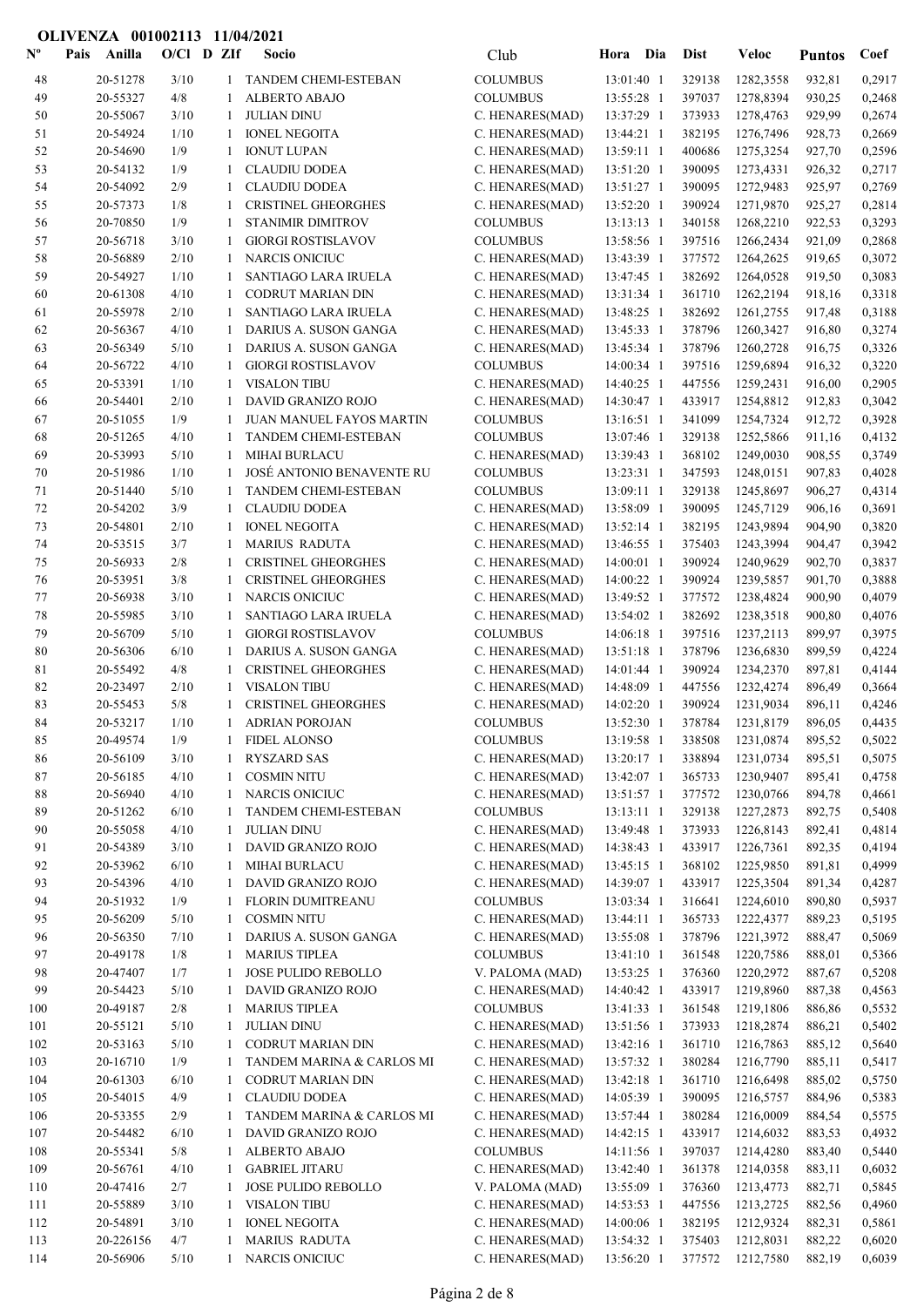| $\mathbf{N}^{\mathbf{o}}$ | Anilla<br>Pais       | $O/Cl$ D ZIf |                   | Socio                                             | Club                               | Hora Dia                   |            | <b>Dist</b>      | Veloc                  | <b>Puntos</b>    | Coef             |
|---------------------------|----------------------|--------------|-------------------|---------------------------------------------------|------------------------------------|----------------------------|------------|------------------|------------------------|------------------|------------------|
| 115                       | 20-47761             | 1/1          |                   | 1 J.L. LOPEZ MICHELENA                            | V. PALOMA (MAD)                    | 13:58:01 1                 |            | 379574           | 1212,6319              | 882,09           | 0,6059           |
| 116                       | 20-53533             | 5/7          | 1                 | <b>MARIUS RADUTA</b>                              | C. HENARES(MAD)                    | 13:54:36 1                 |            | 375403           | 1212,5420              | 882,03           | 0,6180           |
| 117                       | 20-57108             | 3/9          | 1                 | SILVIU DORU MARDALE                               | C. HENARES(MAD)                    | 14:42:58 1                 |            | 433935           | 1212,2218              | 881,80           | 0,5393           |
| 118                       | 20-49854             | 3/9          | 1                 | SEBASTIAN FLOREA                                  | <b>COLUMBUS</b>                    | 13:25:32 1                 |            | 339883           | 1211,5601              | 881,31           | 0,6944           |
| 119                       | 20-56931             | 6/10         | 1                 | <b>NARCIS ONICIUC</b>                             | C. HENARES(MAD)                    | 13:57:00 1                 |            | 377572           | 1210,1667              | 880,30           | 0,6303           |
| 120                       | 20-51873             | 1/9          | 1                 | MANUEL MORAN PASCUAL                              | <b>COLUMBUS</b>                    | 13:54:53 1                 |            | 374672           | 1209,0744              | 879,51           | 0,6406           |
| 121                       | 20-55984             | 4/10         | 1                 | SANTIAGO LARA IRUELA                              | C. HENARES(MAD)                    | 14:01:45 1                 |            | 382692           | 1208,1831              | 878,86           | 0,6324           |
| 122                       | 20-95547             | 2/9          | 1                 | <b>DANIEL NISTOR</b><br>G. C. L.                  | C. HENARES(MAD)                    | 14:08:30 1                 |            | 390086           | 1205,8300              | 877,15           | 0,6255           |
| 123<br>124                | 20-50189<br>20-48507 | 1/9<br>1/9   | 1<br>$\mathbf{1}$ | <b>JOSE Mª SIETEIGLESIAS PEI</b>                  | <b>COLUMBUS</b><br>V. PALOMA (MAD) | 13:23:20 1<br>13:42:58 1   |            | 335621<br>359208 | 1205,8240<br>1205,5308 | 877,14<br>876,93 | 0,7330<br>0,6904 |
| 125                       | 20-55818             | 4/10         | 1                 | <b>VISALON TIBU</b>                               | C. HENARES(MAD)                    | 14:56:27 1                 |            | 447556           | 1204,8889              | 876,46           | 0,5586           |
| 126                       | 20-53023             | 7/10         | 1                 | <b>CODRUT MARIAN DIN</b>                          | C. HENARES(MAD)                    | 13:45:18 1                 |            | 361710           | 1204,4955              | 876,18           | 0,6967           |
| 127                       | 20-53005             | 8/10         | 1                 | CODRUT MARIAN DIN                                 | C. HENARES(MAD)                    | 13:45:19 1                 |            | 361710           | 1204,4287              | 876,13           | 0,7022           |
| 128                       | 20-51975             | 1/9          | 1                 | <b>GHEORGHE MOLDOVAN</b>                          | <b>COLUMBUS</b>                    | 13:24:27 1                 |            | 336425           | 1203,8826              | 875,73           | 0,7609           |
| 129                       | 20-56056             | 4/10         | 1                 | <b>RYSZARD SAS</b>                                | C. HENARES(MAD)                    | 13:26:39 1                 |            | 338894           | 1203,2452              | 875,27           | 0,7613           |
| 130                       | 20-56085             | 5/10         | 1                 | <b>RYSZARD SAS</b>                                | C. HENARES(MAD)                    | 13:26:46 1                 |            | 338894           | 1202,7470              | 874,90           | 0,7672           |
| 131                       | 20-54481             | 7/10         | 1                 | DAVID GRANIZO ROJO                                | C. HENARES(MAD)                    | 14:45:50 1                 |            | 433917           | 1202,5413              | 874,75           | 0,6038           |
| 132                       | 20-56791             | 5/10         | 1                 | <b>GABRIEL JITARU</b>                             | C. HENARES(MAD)                    | 13:45:37 1                 |            | 361378           | 1202,1223              | 874,45           | 0,7305           |
| 133                       | 20-56942             | 4/10         | 1                 | <b>VASILE C. TOADER</b>                           | C. HENARES(MAD)                    | 13:45:45 1                 |            | 361394           | 1201,6426              | 874,10           | 0,7360           |
| 134                       | 20-54836             | 4/10         | 1                 | <b>IONEL NEGOITA</b>                              | C. HENARES(MAD)                    | 14:03:15 1                 |            | 382195           | 1200,9269              | 873,58           | 0,7012           |
| 135                       | 20-51759             | 1/7          | 1                 | <b>MARIUS NICOLAE LAZAR</b>                       | <b>COLUMBUS</b>                    | 13:44:54 1                 |            | 360119           | 1200,7969              | 873,48           | 0,7498           |
| 136                       | 20-55314             | 6/8          | 1                 | ALBERTO ABAJO                                     | <b>COLUMBUS</b>                    | 14:16:02 1                 |            | 397037           | 1199,3868              | 872,46           | 0,6851           |
| 137                       | 20-49195             | 3/8          | 1                 | <b>MARIUS TIPLEA</b>                              | <b>COLUMBUS</b>                    | 13:47:20 1                 |            | 361548           | 1195,8589              | 869,89           | 0,7579           |
| 138<br>139                | 20-53371<br>20-49174 | 3/9<br>4/8   | 1<br>1            | TANDEM MARINA & CARLOS MI<br><b>MARIUS TIPLEA</b> | C. HENARES(MAD)<br><b>COLUMBUS</b> | $14:03:01$ 1<br>13:47:26 1 |            | 380284<br>361548 | 1195,7990<br>1195,4635 | 869,85<br>869,60 | 0,7258<br>0,7689 |
| 140                       | 20-10157             | 2/9          | 1                 | <b>GHEORGHE MOLDOVAN</b>                          | <b>COLUMBUS</b>                    | 13:26:45 1                 |            | 336425           | 1194,0550              | 868,58           | 0,8323           |
| 141                       | 20-52961             | 1/3          | 1                 | ADOLFO GUTIERRREZ DE DIEG                         | <b>COLUMBUS</b>                    | 13:40:31 1                 |            | 352748           | 1193,6653              | 868,30           | 0,7994           |
| 142                       | 20-56231             | 6/10         | 1                 | <b>COSMIN NITU</b>                                | C. HENARES(MAD)                    | 13:51:32 1                 |            | 365733           | 1193,1264              | 867,90           | 0,7765           |
| 143                       | 20-49430             | 2/9          | 1                 | <b>STANIMIR DIMITROV</b>                          | <b>COLUMBUS</b>                    | 13:30:10 1                 |            | 340158           | 1192,8393              | 867,70           | 0,8408           |
| 144                       | 20-51275             | 2/10         | 1                 | <b>EQUIPO EL ALAMO</b>                            | <b>COLUMBUS</b>                    | 13:10:19 1                 |            | 316230           | 1191,8965              | 867,01           | 0,9107           |
| 145                       | 20-54676             | 2/9          | 1                 | <b>IONUT LUPAN</b>                                | C. HENARES(MAD)                    | $14:21:18$ 1               |            | 400686           | 1191,4541              | 866,69           | 0,7238           |
| 146                       | 20-56121             | 6/10         | 1                 | <b>RYSZARD SAS</b>                                | C. HENARES(MAD)                    | 13:29:56 1                 |            | 338894           | 1189,3800              | 865,18           | 0,8616           |
| 147                       | 20-56587             | 3/6          | 1                 | TANDEM PABLO MARCOS & VIR                         | C. HENARES(MAD)                    | 14:09:06 1                 |            | 385077           | 1188,1425              | 864,28           | 0,7635           |
| 148                       | 20-51746             | 2/7          | 1                 | <b>MARIUS NICOLAE LAZAR</b>                       | <b>COLUMBUS</b>                    | 13:48:34 1                 |            | 360119           | 1186,2930              | 862,93           | 0,8220           |
| 149                       | 20-53926             | 7/10         | 1                 | <b>MIHAI BURLACU</b>                              | C. HENARES(MAD)                    | 13:55:35 1                 |            | 368102           | 1185,1956              | 862,14           | 0,8096           |
| 150                       | 20-56223             | 7/10         | $\mathbf{1}$      | <b>COSMIN NITU</b>                                | C. HENARES(MAD)                    | 13:54:09 1                 |            | 365733           | 1183,0277              | 860,56           | 0,8203           |
| 151                       | 20-54666             | 3/9          | 1                 | <b>IONUT LUPAN</b>                                | C. HENARES(MAD)                    | 14:23:55 1                 |            | 400686           | 1182,2552              | 860,00           | 0,7537           |
| 152                       | 20-56924             | $7/10$       |                   | 1 NARCIS ONICIUC                                  | C. HENARES(MAD)                    |                            | 14:04:52 1 |                  | 377572 1180,4043       | 858,65           | 0,8051           |
| 153<br>154                | 20-51877<br>20-51908 | 2/9<br>2/9   |                   | 1 MANUEL MORAN PASCUAL<br>FLORIN DUMITREANU       | <b>COLUMBUS</b><br><b>COLUMBUS</b> | $14:02:45$ 1               |            | 374672<br>316641 | 1179,1408<br>1178,1260 | 857,73<br>856,99 | 0,8167<br>0,9727 |
| 155                       | 20-54649             | 4/9          | 1<br>1            | <b>IONUT LUPAN</b>                                | C. HENARES(MAD)                    | 13:13:46 1<br>14:25:32 1   |            | 400686           | 1176,6425              | 855,91           | 0,7737           |
| 156                       | 20-49891             | 4/9          | 1                 | <b>SEBASTIAN FLOREA</b>                           | <b>COLUMBUS</b>                    | 13:34:17 1                 |            | 339883           | 1174,9139              | 854,66           | 0,9180           |
| 157                       | 20-51689             | 1/10         | 1                 | <b>DANIEL GIURGI</b>                              | <b>COLUMBUS</b>                    | 13:47:20 1                 |            | 354887           | 1173,8269              | 853,87           | 0,8848           |
| 158                       | 20-47421             | 1/9          | 1                 | <b>GEORGE BADEA</b>                               | V. PALOMA (MAD)                    | 13:30:02 1                 |            | 334370           | 1173,0909              | 853,33           | 0,9451           |
| 159                       | 20-55493             | 4/10         | 1                 | SORIN C. BORCEA                                   | C. HENARES(MAD)                    | 13:53:25 1                 |            | 361658           | 1172,6279              | 852,99           | 0,8793           |
| 160                       | 20-55456             | 6/8          | 1                 | <b>CRISTINEL GHEORGHES</b>                        | C. HENARES(MAD)                    | 14:18:32 1                 |            | 390924           | 1172,0688              | 852,59           | 0,8186           |
| 161                       | 20-49871             | 5/9          | 1                 | <b>SEBASTIAN FLOREA</b>                           | <b>COLUMBUS</b>                    | 13:35:26 1                 |            | 339883           | 1170,2617              | 851,27           | 0,9474           |
| 162                       | 20-53904             | 8/10         | 1                 | MIHAI BURLACU                                     | C. HENARES(MAD)                    | 13:59:46 1                 |            | 368102           | 1169,4440              | 850,68           | 0,8802           |
| 163                       | 20-55504             | 3/9          | 1                 | <b>DANIEL NISTOR</b>                              | C. HENARES(MAD)                    | 14:18:55 1                 |            | 390086           | 1168,2136              | 849,78           | 0,8357           |
| 164                       | 20-47404             | 3/7          | 1                 | JOSE PULIDO REBOLLO                               | V. PALOMA (MAD)                    | 14:07:36 1                 |            | 376360           | 1166,6460              | 848,64           | 0,8715           |
| 165                       | 20-2877              | 2/8          | 1                 | MANUEL TARAZAGA                                   | <b>COLUMBUS</b>                    | 13:50:27 1                 |            | 356043           | 1165,6343              | 847,91           | 0,9269           |
| 166                       | 20-50125             | 2/9          | $\mathbf{1}$      | G. C. L.                                          | <b>COLUMBUS</b>                    | 13:33:02 1                 |            | 335621           | 1165,2158              | 847,60           | 0,9892           |
| 167                       | 20-57170             | 4/9          | 1                 | SILVIU DORU MARDALE                               | C. HENARES(MAD)                    | 14:58:02 1                 |            | 433935           | 1163,2607              | 846,18           | 0,7697           |
| 168                       | 20-56372             | 8/10         |                   | DARIUS A. SUSON GANGA                             | C. HENARES(MAD)                    | 14:10:44 1                 |            | 378796           | 1162,9022              | 845,92           | 0,8870           |
| 169<br>170                | 20-55926<br>20-55402 | 5/10<br>5/10 | $\mathbf{1}$<br>1 | <b>IONEL NEGOITA</b><br>SORIN C. BORCEA           | C. HENARES(MAD)<br>C. HENARES(MAD) | 14:13:50 1<br>13:56:29 1   |            | 382195<br>361658 | 1162,2757<br>1161,0830 | 845,46<br>844,60 | 0,8844<br>0,9401 |
| 171                       | 20-51671             | 2/10         | 1                 | <b>DANIEL GIURGI</b>                              | <b>COLUMBUS</b>                    | 13:51:48 1                 |            | 354887           | 1156,7373              | 841,43           | 0,9637           |
| 172                       | 20-51668             | 3/10         | 1                 | <b>DANIEL GIURGI</b>                              | <b>COLUMBUS</b>                    | 13:51:50 1                 |            | 354887           | 1156,6116              | 841,34           | 0,9693           |
| 173                       | 20-49172             | 5/8          | 1                 | <b>MARIUS TIPLEA</b>                              | <b>COLUMBUS</b>                    | 13:58:06 1                 |            | 361548           | 1154,7365              | 839,98           | 0,9570           |
| 174                       | 20-55687             | 1/9          | 1                 | TANDEM COSTACHE - IAGARU                          | C. HENARES(MAD)                    | 14:10:04 1                 |            | 375306           | 1154,5509              | 839,84           | 0,9272           |
| 175                       | 20-56843             | 5/10         | 1                 | VASILE C. TOADER                                  | C. HENARES(MAD)                    | 13:58:12 1                 |            | 361394           | 1153,8761              | 839,35           | 0,9685           |
| 176                       | 20-56719             | 6/10         | 1                 | <b>GIORGI ROSTISLAVOV</b>                         | <b>COLUMBUS</b>                    | 14:30:36 1                 |            | 397516           | 1150,2199              | 836,69           | 0,8855           |
| 177                       | 20-56703             | 7/10         | 1                 | <b>GIORGI ROSTISLAVOV</b>                         | <b>COLUMBUS</b>                    | 14:30:41 1                 |            | 397516           | 1149,9426              | 836,49           | 0,8905           |
| 178                       | 20-9988              | 3/9          | 1                 | <b>GHEORGHE MOLDOVAN</b>                          | <b>COLUMBUS</b>                    | 13:37:46 1                 |            | 336425           | 1149,1233              | 835,90           | 1,0582           |
| 179                       | 20-53451             | 2/9          | 1                 | <b>BOGDAN NEAGOE</b>                              | C. HENARES(MAD)                    | 13:45:35 1                 |            | 345378           | 1149,0258              | 835,82           | 1,0365           |
| 180                       | 20-55975             | 5/10         | $\mathbf{1}$      | SANTIAGO LARA IRUELA                              | C. HENARES(MAD)                    | 14:18:11 1                 |            | 382692           | 1148,5929              | 835,51           | 0,9407           |
| 181                       | 20-51030             | 1/9          |                   | 1 FLORIN TEOTOC                                   | <b>COLUMBUS</b>                    | 13:42:15 1                 |            | 341099           | 1147,5156              | 834,73           | 1,0613           |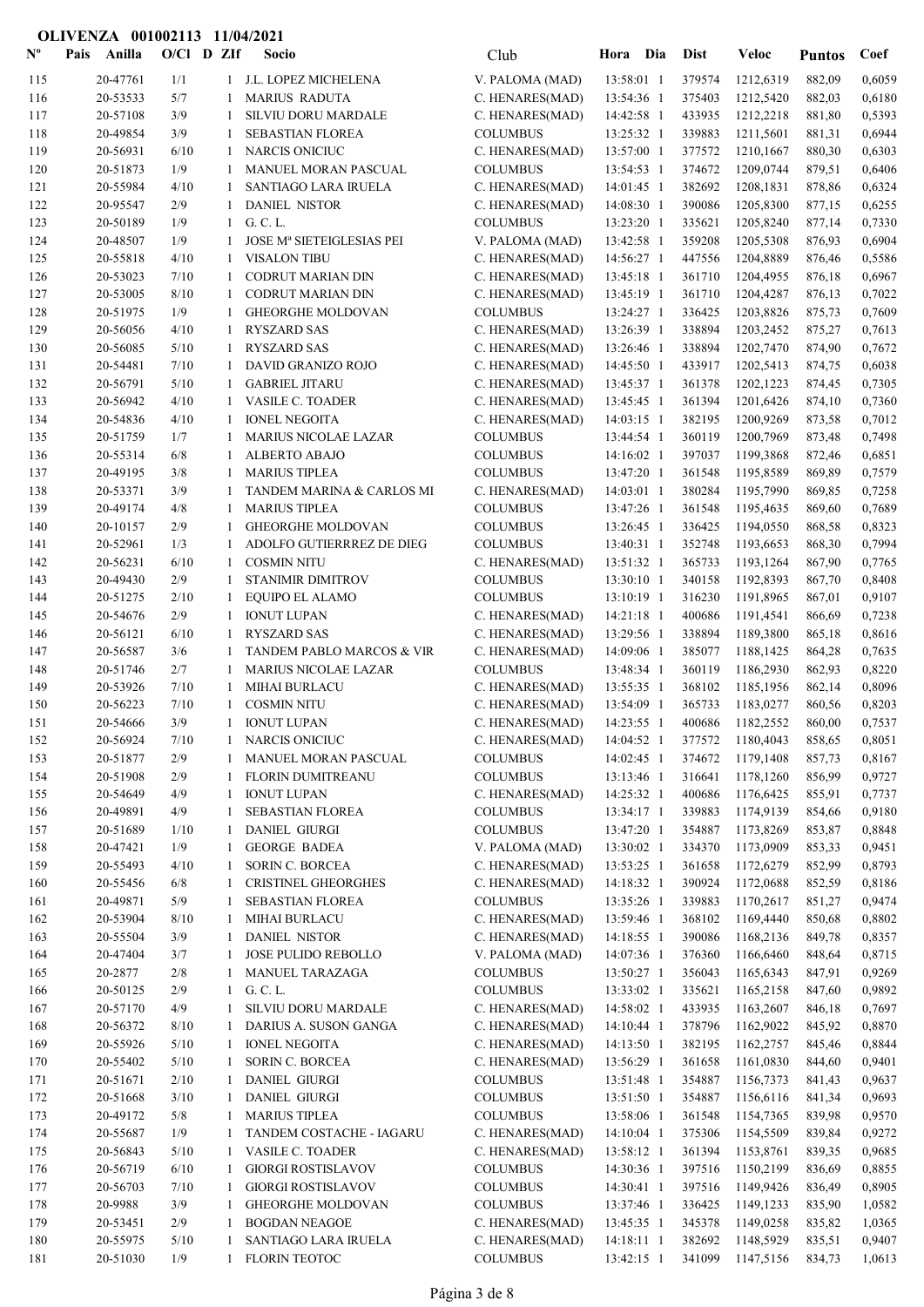| $\mathbf{N}^{\mathbf{o}}$ | Pais | Anilla               | $O/Cl$ D ZIf |              | Socio                                           | Club                               | Hora Dia                 | <b>Dist</b>      | <b>Veloc</b>                | <b>Puntos</b>    | Coef             |
|---------------------------|------|----------------------|--------------|--------------|-------------------------------------------------|------------------------------------|--------------------------|------------------|-----------------------------|------------------|------------------|
| 182                       |      | 20-49346             | 5/9          | 1            | <b>GHEORGHE MOLDOVAN</b>                        | <b>COLUMBUS</b>                    | 13:38:35 1               | 336425           | 1145,9268                   | 833,57           | 1,0820           |
| 183                       |      | 20-49034             | 4/9          | 1            | <b>GHEORGHE MOLDOVAN</b>                        | <b>COLUMBUS</b>                    | 13:38:35 1               | 336425           | 1145,9268                   | 833,57           | 1,0879           |
| 184                       |      | 20-49888             | 6/9          | 1            | SEBASTIAN FLOREA                                | <b>COLUMBUS</b>                    | 13:41:42 1               | 339883           | 1145,5443                   | 833,29           | 1,0827           |
| 185                       |      | 20-54210             | 5/9          | 1            | <b>CLAUDIU DODEA</b>                            | C. HENARES(MAD)                    | 14:25:40 1               | 390095           | 1145,0930                   | 832,96           | 0,9485           |
| 186                       |      | 20-47437             | 2/9          | 1            | <b>GEORGE BADEA</b>                             | V. PALOMA (MAD)                    | 13:37:13 1               | 334370           | 1144,2537                   | 832,35           | 1,1125           |
| 187                       |      | 20-55980             | 6/10         | 1            | <b>SANTIAGO LARA IRUELA</b>                     | C. HENARES(MAD)                    | 14:19:36 1               | 382692           | 1143,7298                   | 831,97           | 0,9773           |
| 188                       |      | 20-54888             | 6/10         | 1            | <b>IONEL NEGOITA</b>                            | C. HENARES(MAD)                    | 14:19:55 1               | 382195           | 1141,1645                   | 830,11           | 0,9838           |
| 189                       |      | 20-55508             | 4/9          | 1            | <b>DANIEL NISTOR</b>                            | C. HENARES(MAD)                    | 14:26:51 1               | 390086           | 1141,1028                   | 830,06           | 0,9690           |
| 190<br>191                |      | 20-16687<br>20-57132 | 7/10<br>5/9  | -1<br>-1     | <b>RYSZARD SAS</b><br>SILVIU DORU MARDALE       | C. HENARES(MAD)<br>C. HENARES(MAD) | 13:42:01 1<br>15:05:21 1 | 338894<br>433935 | 1140,9932<br>1140,8834      | 829,98<br>829,90 | 1,1213<br>0,8803 |
| 192                       |      | 20-65204             | 4/7          | 1            | JOSE PULIDO REBOLLO                             | V. PALOMA (MAD)                    | 14:14:55 1               | 376360           | 1140,7729                   | 829,82           | 1,0203           |
| 193                       |      | 20-49263             | 6/8          | 1            | <b>MARIUS TIPLEA</b>                            | <b>COLUMBUS</b>                    | 14:02:03 1               | 361548           | 1140,3501                   | 829,51           | 1,0676           |
| 194                       |      | 20-54346             | 8/10         | 1            | DAVID GRANIZO ROJO                              | C. HENARES(MAD)                    | 15:05:40 1               | 433917           | 1139,8870                   | 829,18           | 0,8942           |
| 195                       |      | 20-51866             | 1/6          | 1            | TANDEM CHITULEANU & TANAS                       | <b>COLUMBUS</b>                    | 14:02:54 1               | 362227           | 1139,4369                   | 828,85           | 1,0767           |
| 196                       |      | 20-51053             | 2/9          | 1            | JUAN MANUEL FAYOS MARTIN                        | <b>COLUMBUS</b>                    | 13:44:46 1               | 341099           | 1137,8817                   | 827,72           | 1,1492           |
| 197                       |      | 20-53481             | 3/9          | 1            | <b>BOGDAN NEAGOE</b>                            | C. HENARES(MAD)                    | 13:48:39 1               | 345378           | 1137,4214                   | 827,38           | 1,1408           |
| 198                       |      | 20-53618             | 6/7          | 1            | <b>MARIUS RADUTA</b>                            | C. HENARES(MAD)                    | 14:15:09 1               | 375403           | 1137,0680                   | 827,13           | 1,0549           |
| 199                       |      | 20-53462             | 4/9          | 1            | <b>BOGDAN NEAGOE</b>                            | C. HENARES(MAD)                    | 13:48:46 1               | 345378           | 1136,9845                   | 827,07           | 1,1524           |
| 200                       |      | 20-56171             | 8/10         | 1            | <b>COSMIN NITU</b>                              | C. HENARES(MAD)                    | 14:06:42 1               | 365733           | 1136,8760                   | 826,99           | 1,0937           |
| 201                       |      | 20-55649             | 5/9          | 1            | <b>DANIEL NISTOR</b>                            | C. HENARES(MAD)                    | 14:28:12 1               | 390086           | 1136,6142                   | 826,80           | 1,0305           |
| 202                       |      | 20-51028             | $2/9$        | 1            | FLORIN TEOTOC                                   | <b>COLUMBUS</b>                    | 13:45:18 1               | 341099           | 1135,8608                   | 826,25           | 1,1844           |
| 203                       |      | 20-51279             | 7/10         | -1           | TANDEM CHEMI-ESTEBAN                            | <b>COLUMBUS</b>                    | 13:34:49 1               | 329138           | 1135,6766                   | 826,11           | 1,2335           |
| 204                       |      | 20-55117             | 6/10         | -1           | <b>JULIAN DINU</b>                              | C. HENARES(MAD)                    | 14:14:21 1               | 373933           | 1135,3666                   | 825,89           | 1,0911           |
| 205                       |      | 20-54166             | 6/9          | 1            | <b>CLAUDIU DODEA</b>                            | C. HENARES(MAD)                    | 14:28:47 1               | 390095           | 1134,7118                   | 825,41           | 1,0510           |
| 206<br>207                |      | 20-47430<br>20-47425 | 3/9<br>4/9   | 1<br>1       | <b>GEORGE BADEA</b><br><b>GEORGE BADEA</b>      | V. PALOMA (MAD)<br>V. PALOMA (MAD) | 13:39:45 1<br>13:39:47 1 | 334370<br>334370 | 1134,4190<br>1134,2907      | 825,20<br>825,11 | 1,2322<br>1,2381 |
| 208                       |      | 20-55703             | 2/9          | 1            | TANDEM COSTACHE - IAGARU                        | C. HENARES(MAD)                    | 14:15:59 1               | 375306           | 1133,9121                   | 824,83           | 1,1084           |
| 209                       |      | 20-50061             | 3/9          | 1            | G. C. L.                                        | <b>COLUMBUS</b>                    | 13:41:39 1               | 335621           | 1131,3703                   | 822,98           | 1,2455           |
| 210                       |      | 20-23490             | 5/10         | -1           | <b>VISALON TIBU</b>                             | C. HENARES(MAD)                    | 15:20:59 1               | 447556           | 1130,2395                   | 822,16           | 0,9384           |
| 211                       |      | 20-2870              | 3/8          | 1            | MANUEL TARAZAGA                                 | <b>COLUMBUS</b>                    | 14:00:02 1               | 356043           | 1130,1756                   | 822,11           | 1,1853           |
| 212                       |      | 20-55802             | 6/10         | 1            | <b>VISALON TIBU</b>                             | C. HENARES(MAD)                    | 15:21:01 1               | 447556           | 1130,1444                   | 822,09           | 0,9474           |
| 213                       |      | 20-57144             | $6/9$        | 1            | SILVIU DORU MARDALE                             | C. HENARES(MAD)                    | 15:09:03 1               | 433935           | 1129,8919                   | 821,91           | 0,9817           |
| 214                       |      | 20-51956             | 2/10         | 1            | JOSÉ ANTONIO BENAVENTE RU                       | <b>COLUMBUS</b>                    | 13:52:53 1               | 347593           | 1128,9763                   | 821,24           | 1,2313           |
| 215                       |      | 20-53964             | 9/10         | -1           | <b>MIHAI BURLACU</b>                            | C. HENARES(MAD)                    | 14:12:00 1               | 368102           | 1125,6942                   | 818,85           | 1,1682           |
| 216                       |      | 20-55003             | 7/10         | -1           | <b>JULIAN DINU</b>                              | C. HENARES(MAD)                    | 14:17:13 1               | 373933           | 1125,5697                   | 818,76           | 1,1553           |
| 217                       |      | 20-55313             | 7/8          | 1            | ALBERTO ABAJO                                   | <b>COLUMBUS</b>                    | 14:38:02 1               | 397037           | 1124,6445                   | 818,09           | 1,0931           |
| 218                       |      | 20-55009             | 8/10         | $\mathbf{1}$ | <b>JULIAN DINU</b>                              | C. HENARES(MAD)                    | $14:17:41$ 1             | 373933           | 1123,9908                   | 817,61           | 1,1660           |
| 219                       |      | 20-55824             | $7/10$       |              | 1 VISALON TIBU                                  | C. HENARES(MAD)                    |                          |                  | 15:23:35 1 447556 1122,8668 | 816,80           | 0,9786           |
| 220                       |      | 20-49433             | 3/9          | 1            | <b>STANIMIR DIMITROV</b>                        | <b>COLUMBUS</b>                    | 13:48:03 1               | 340158<br>361658 | 1122,4484                   | 816,49           | 1,2935           |
| 221<br>222                |      | 20-55425<br>20-49554 | 6/10<br>2/9  | 1<br>-1      | SORIN C. BORCEA<br><b>FIDEL ALONSO</b>          | C. HENARES(MAD)<br><b>COLUMBUS</b> | 14:07:15 1<br>13:46:39 1 | 338508           | 1122,2901<br>1122,1880      | 816,38<br>816,30 | 1,2221<br>1,3116 |
| 223                       |      | 20-50603             | 1/3          |              | <b>MANUEL SANCHEZ</b>                           | <b>COLUMBUS</b>                    | 13:53:00 1               | 345392           | 1121,4026                   | 815,73           | 1,2913           |
| 224                       |      | 20-52020             | 3/9          | 1            | MANUEL MORAN PASCUAL                            | <b>COLUMBUS</b>                    | 14:19:20 1               | 374672           | 1120,6540                   | 815,19           | 1,1957           |
| 225                       |      | 20-55460             | 7/10         | -1           | <b>SORIN C. BORCEA</b>                          | C. HENARES(MAD)                    | 14:08:24 1               | 361658           | 1118,2993                   | 813,47           | 1,2443           |
| 226                       |      | 20-54678             | 5/9          | -1           | <b>IONUT LUPAN</b>                              | C. HENARES(MAD)                    | 14:43:21 1               | 400686           | 1118,1415                   | 813,36           | 1,1281           |
| 227                       |      | 20-51232             | 3/10         | -1           | EQUIPO EL ALAMO                                 | <b>COLUMBUS</b>                    | 13:29:06 1               | 316230           | 1113,0940                   | 809,69           | 1,4357           |
| 228                       |      | 20-53927             | 8/10         | 1            | SORIN C. BORCEA                                 | C. HENARES(MAD)                    | 14:09:56 1               | 361658           | 1113,0222                   | 809,63           | 1,2609           |
| 229                       |      | 20-53220             | 2/10         | 1            | <b>ADRIAN POROJAN</b>                           | <b>COLUMBUS</b>                    | 14:25:30 1               | 378784           | 1112,4347                   | 809,21           | 1,2091           |
| 230                       |      | 20-56778             | 6/10         | 1            | <b>GABRIEL JITARU</b>                           | C. HENARES(MAD)                    | 14:09:58 1               | 361378           | 1112,0464                   | 808,92           | 1,2729           |
| 231                       |      | 20-52556             | 3/9          | 1            | FLORIN TEOTOC                                   | <b>COLUMBUS</b>                    | 13:51:54 1               | 341099           | 1111,4337                   | 808,48           | 1,3544           |
| 232                       |      | 20-55816             | 8/10         | -1           | <b>VISALON TIBU</b>                             | C. HENARES(MAD)                    | 15:27:54 1               | 447556           | 1110,8364                   | 808,04           | 1,0367           |
| 233                       |      | 20-50675             | 4/9          | -1           | STANIMIR DIMITROV                               | <b>COLUMBUS</b>                    | 13:51:20 1               | 340158           | 1110,4178                   | 807,74           | 1,3700           |
| 234                       |      | 20-51965             | 3/10         | -1           | JOSÉ ANTONIO BENAVENTE RU                       | <b>COLUMBUS</b>                    | 13:58:11 1               | 347593           | 1109,8707                   | 807,34           | 1,3464           |
| 235                       |      | 20-51316             | 4/10         | -1           | <b>EQUIPO EL ALAMO</b>                          | <b>COLUMBUS</b>                    | 13:29:57 1               | 316230           | 1109,7736                   | 807,27           | 1,4863           |
| 236                       |      | 20-49858             | 7/9          | 1            | SEBASTIAN FLOREA                                | <b>COLUMBUS</b>                    | 13:51:21 1               | 339883<br>362227 | 1109,4598                   | 807,04           | 1,3887           |
| 237<br>238                |      | 20-51082<br>20-54665 | 2/6<br>6/9   | 1<br>-1      | TANDEM CHITULEANU & TANAS<br><b>IONUT LUPAN</b> | <b>COLUMBUS</b><br>C. HENARES(MAD) | 14:11:39 1<br>14:46:53 1 | 400686           | 1108,9147<br>1107,2242      | 806,65<br>805,42 | 1,3086<br>1,1880 |
| 239                       |      | 20-55979             | 7/10         | -1           | SANTIAGO LARA IRUELA                            | C. HENARES(MAD)                    | 14:31:04 1               | 382692           | 1105,8332                   | 804,41           | 1,2490           |
| 240                       |      | 20-55970             | 8/10         | 1            | SANTIAGO LARA IRUELA                            | C. HENARES(MAD)                    | 14:31:16 1               | 382692           | 1105,1945                   | 803,94           | 1,2543           |
| 241                       |      | 20-51764             | 3/7          | 1            | MARIUS NICOLAE LAZAR                            | <b>COLUMBUS</b>                    | 14:11:20 1               | 360119           | 1103,5312                   | 802,73           | 1,3384           |
| 242                       |      | 20-56230             | 9/10         | $\mathbf{1}$ | <b>COSMIN NITU</b>                              | C. HENARES(MAD)                    | $14:16:57$ 1             | 365733           | 1101,7714                   | 801,45           | 1,3234           |
| 243                       |      | 20-52971             | 8/10         | -1           | TANDEM CHEMI-ESTEBAN                            | <b>COLUMBUS</b>                    | 13:44:03 1               | 329138           | 1100,6119                   | 800,61           | 1,4766           |
| 244                       |      | 20-55452             | 7/8          | 1            | CRISTINEL GHEORGHES                             | C. HENARES(MAD)                    | 14:40:21 1               | 390924           | 1100,1098                   | 800,24           | 1,2483           |
| 245                       |      | 20-49517             | 3/9          | -1           | <b>FIDEL ALONSO</b>                             | <b>COLUMBUS</b>                    | 13:54:38 1               | 338508           | 1093,2544                   | 795,25           | 1,4475           |
| 246                       |      | 20-47439             | 5/9          | -1           | <b>GEORGE BADEA</b>                             | V. PALOMA (MAD)                    | 13:51:01 1               | 334370           | 1092,6529                   | 794,82           | 1,4714           |
| 247                       |      | 20-49424             | 5/9          | 1            | STANIMIR DIMITROV                               | <b>COLUMBUS</b>                    | 13:56:52 1               | 340158           | 1090,7161                   | 793,41           | 1,4523           |
| 248                       |      | 20-53280             | 3/10         | $\mathbf{1}$ | <b>ADRIAN POROJAN</b>                           | <b>COLUMBUS</b>                    | 14:32:30 1               | 378784           | 1090,0259                   | 792,91           | 1,3095           |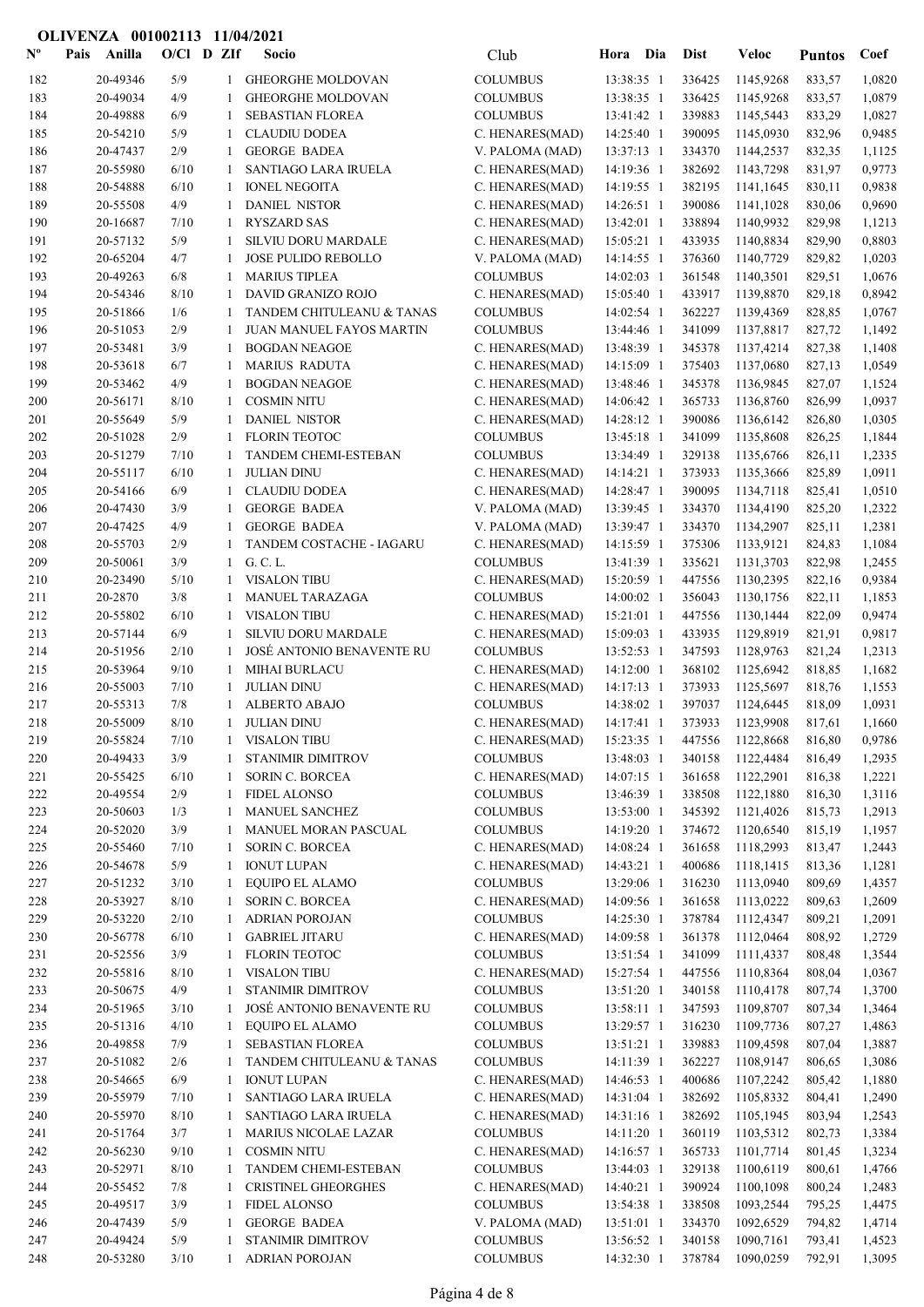| $\mathbf{N}^{\mathbf{o}}$ | Anilla<br>Pais       | $O/Cl$ D ZIf |              | Socio                                                    | Club                               | Hora                       | Dia | <b>Dist</b>      | <b>Veloc</b>                | <b>Puntos</b>    | Coef             |
|---------------------------|----------------------|--------------|--------------|----------------------------------------------------------|------------------------------------|----------------------------|-----|------------------|-----------------------------|------------------|------------------|
| 249                       | 20-55400             | 1/3          | 1            | ROBERT ALDEN AUSTRIA                                     | C. HENARES(MAD)                    | 14:17:34 1                 |     | 362238           | 1089,2192                   | 792,32           | 1,3748           |
| 250                       | 20-51798             | 4/7          | 1            | <b>MARIUS NICOLAE LAZAR</b>                              | <b>COLUMBUS</b>                    | 14:15:40 1                 |     | 360119           | 1089,0696                   | 792,21           | 1,3884           |
| 251                       | 20-56084             | 8/10         | -1           | <b>RYSZARD SAS</b>                                       | C. HENARES(MAD)                    | 13:56:44 1                 |     | 338894           | 1087,1279                   | 790,80           | 1,4813           |
| 252                       | 20-55696             | 3/9          | -1           | TANDEM COSTACHE - IAGARU                                 | C. HENARES(MAD)                    | 14:30:21 1                 |     | 375306           | 1086,7410                   | 790,52           | 1,3429           |
| 253                       | 20-55982             | 9/10         | -1           | SANTIAGO LARA IRUELA                                     | C. HENARES(MAD)                    | 14:37:17 1                 |     | 382692           | 1086,3188                   | 790,21           | 1,3222           |
| 254                       | 20-51024             | 3/9          | 1            | JUAN MANUEL FAYOS MARTIN                                 | <b>COLUMBUS</b>                    | 13:59:51 1                 |     | 341099           | 1083,3699                   | 788,06           | 1,4893           |
| 255                       | 20-56989             | 6/10         | 1            | <b>VASILE C. TOADER</b>                                  | C. HENARES(MAD)                    | 14:18:43 1                 |     | 361394           | 1082,9366                   | 787,75           | 1,4112           |
| 256                       | 20-51770             | 5/7          | 1            | <b>MARIUS NICOLAE LAZAR</b>                              | <b>COLUMBUS</b>                    | 14:18:37 1                 |     | 360119<br>353463 | 1079,4395                   | 785,21           | 1,4218           |
| 257<br>258                | 20-59291<br>20-51317 | 1/10<br>5/10 | 1<br>-1      | <b>IVO DIMITROV</b><br>EQUIPO EL ALAMO                   | <b>COLUMBUS</b><br><b>COLUMBUS</b> | 14:13:40 1<br>13:40:03 1   |     | 316230           | 1075,4452<br>1071,7844      | 782,30<br>779,64 | 1,4542<br>1,6317 |
| 259                       | 20-53268             | 4/10         | 1            | <b>ADRIAN POROJAN</b>                                    | <b>COLUMBUS</b>                    | 14:38:30 1                 |     | 378784           | 1071,5248                   | 779,45           | 1,3675           |
| 260                       | 20-50272             | 1/5          | 1            | LUIS NIEBLA UROSA                                        | <b>COLUMBUS</b>                    | 14:03:20 1                 |     | 339510           | 1066,5236                   | 775,81           | 1,5316           |
| 261                       | 20-53412             | 5/9          | 1            | <b>BOGDAN NEAGOE</b>                                     | C. HENARES(MAD)                    | 14:09:00 1                 |     | 345378           | 1065,9815                   | 775,42           | 1,5114           |
| 262                       | 20-51926             | 3/9          | 1            | FLORIN DUMITREANU                                        | <b>COLUMBUS</b>                    | 13:42:07 1                 |     | 316641           | 1065,7127                   | 775,22           | 1,6549           |
| 263                       | 20-55749             | 4/9          | 1            | TANDEM COSTACHE - IAGARU                                 | C. HENARES(MAD)                    | 14:38:25 1                 |     | 375306           | 1061,9363                   | 772,47           | 1,4015           |
| 264                       | 20-53349             | 4/9          | 1            | TANDEM MARINA & CARLOS MI                                | C. HENARES(MAD)                    | 14:44:01 1                 |     | 380284           | 1059,2377                   | 770,51           | 1,3884           |
| 265                       | 20-49008             | 6/9          | -1           | <b>GHEORGHE MOLDOVAN</b>                                 | <b>COLUMBUS</b>                    | 14:03:19 1                 |     | 336425           | 1056,8878                   | 768,80           | 1,5754           |
| 266                       | 20-51085             | 3/6          | -1           | TANDEM CHITULEANU & TANAS                                | <b>COLUMBUS</b>                    | 14:28:07 1                 |     | 362227           | 1055,6963                   | 767,93           | 1,4687           |
| 267                       | 20-51112             | 4/6          | 1            | TANDEM CHITULEANU & TANAS                                | <b>COLUMBUS</b>                    | 14:28:55 1                 |     | 362227           | 1053,2406                   | 766,15           | 1,4742           |
| 268                       | 20-57387             | 8/10         | 1            | <b>GIORGI ROSTISLAVOV</b>                                | <b>COLUMBUS</b>                    | 15:03:15 1                 |     | 397516           | 1050,9346                   | 764,47           | 1,3484           |
| 269                       | 20-53847             | 1/5          | 1            | TICUTEL HARABAGIU                                        | C. HENARES(MAD)                    | 14:47:21 1                 |     | 380421           | 1049,8717                   | 763,70           | 1,4142           |
| 270                       | 20-47422             | 6/9          | -1           | <b>GEORGE BADEA</b>                                      | V. PALOMA (MAD)                    | 14:03:33 1                 |     | 334370           | 1049,6625                   | 763,55           | 1,6150           |
| 271                       | 20-55125             | 9/10         | -1           | <b>JULIAN DINU</b>                                       | C. HENARES(MAD)                    | 14:41:24 1                 |     | 373933           | 1049,1947                   | 763,21           | 1,4495           |
| 272<br>273                | 20-57391<br>20-51769 | 9/10<br>6/7  | -1<br>1      | <b>GIORGI ROSTISLAVOV</b><br><b>MARIUS NICOLAE LAZAR</b> | <b>COLUMBUS</b><br><b>COLUMBUS</b> | $15:05:01$ 1<br>14:29:21 1 |     | 397516<br>360119 | 1046,0489<br>1045,7935      | 760,92<br>760,73 | 1,3685<br>1,5162 |
| 274                       | 20-52014             | 4/9          | 1            | MANUEL MORAN PASCUAL                                     | <b>COLUMBUS</b>                    | 14:43:28 1                 |     | 374672           | 1045,2074                   | 760,30           | 1,4626           |
| 275                       | 20-53471             | 6/9          | 1            | <b>BOGDAN NEAGOE</b>                                     | C. HENARES(MAD)                    | 14:16:33 1                 |     | 345378           | 1041,7071                   | 757,76           | 1,5925           |
| 276                       | 20-48502             | 2/9          | -1           | JOSE Mª SIETEIGLESIAS PEI                                | V. PALOMA (MAD)                    | 14:31:19 1                 |     | 359208           | 1037,2241                   | 754,50           | 1,5367           |
| 277                       | 20-49340             | 7/9          | 1            | <b>GHEORGHE MOLDOVAN</b>                                 | <b>COLUMBUS</b>                    | 14:09:53 1                 |     | 336425           | 1035,5256                   | 753,26           | 1,6467           |
| 278                       | 20-51929             | 4/9          | -1           | FLORIN DUMITREANU                                        | <b>COLUMBUS</b>                    | 13:51:05 1                 |     | 316641           | 1034,4928                   | 752,51           | 1,7559           |
| 279                       | 20-51904             | 5/9          | 1            | FLORIN DUMITREANU                                        | <b>COLUMBUS</b>                    | 13:51:16 1                 |     | 316641           | 1033,8735                   | 752,06           | 1,7622           |
| 280                       | 20-2867              | 4/8          | 1            | <b>MANUEL TARAZAGA</b>                                   | <b>COLUMBUS</b>                    | 14:30:38 1                 |     | 356043           | 1030,1177                   | 749,33           | 1,5728           |
| 281                       | 20-51645             | 4/10         | 1            | <b>DANIEL GIURGI</b>                                     | <b>COLUMBUS</b>                    | 14:29:34 1                 |     | 354887           | 1029,9516                   | 749,21           | 1,5836           |
| 282                       | 20-51735             | 1/2          | 1            | <b>AURELIO PASTOR</b>                                    | <b>COLUMBUS</b>                    | 15:02:40 1                 |     | 388443           | 1028,5340                   | 748,18           | 1,4520           |
| 283                       | 20-56904             | 8/10         | 1            | <b>NARCIS ONICIUC</b>                                    | C. HENARES(MAD)                    | 14:53:12 1                 |     | 377572           | 1025,4536                   | 745,93           | 1,4991           |
| 284                       | 20-49170             | 7/8          | -1           | <b>MARIUS TIPLEA</b>                                     | <b>COLUMBUS</b>                    | 14:37:38 1                 |     | 361548           | 1025,2803                   | 745,81           | 1,5710           |
| 285                       | 20-53254             | 5/10         | $\mathbf{1}$ | <b>ADRIAN POROJAN</b>                                    | <b>COLUMBUS</b>                    | 14:55:53 1                 |     | 378784           | 1021,3023                   | 742,92           | 1,5048           |
| 286                       | 20-56954             | $7/10$       |              | 1 VASILE C. TOADER                                       | C. HENARES(MAD)                    |                            |     |                  | 14:38:57 1 361394 1021,0312 | 742,72           | 1,5828           |
| 287<br>288                | 20-53227<br>20-47440 | 6/10<br>7/9  | 1<br>1       | <b>ADRIAN POROJAN</b><br><b>GEORGE BADEA</b>             | <b>COLUMBUS</b>                    | 14:56:30 1<br>14:13:00 1   |     | 378784<br>334370 | 1019,6070<br>1019,4207      | 741,68           | 1,5154           |
| 289                       | 20-52528             | 4/9          | 1            | <b>FLORIN TEOTOC</b>                                     | V. PALOMA (MAD)<br><b>COLUMBUS</b> | 14:20:31 1                 |     | 341099           | 1016,6380                   | 741,55<br>739,52 | 1,7226<br>1,6945 |
| 290                       | 20-49505             | 4/9          | -1           | <b>FIDEL ALONSO</b>                                      | <b>COLUMBUS</b>                    | 14:19:36 1                 |     | 338508           | 1011,6796                   | 735,92           | 1,7134           |
| 291                       | 20-53216             | 7/10         | 1            | <b>ADRIAN POROJAN</b>                                    | <b>COLUMBUS</b>                    | 14:59:30 1                 |     | 378784           | 1011,4393                   | 735,74           | 1,5365           |
| 292                       | 20-54990             | 7/10         | 1            | <b>IONEL NEGOITA</b>                                     | C. HENARES(MAD)                    | 15:02:58 1                 |     | 382195           | 1011,1871                   | 735,56           | 1,5280           |
| 293                       | 20-51879             | 5/9          | 1            | MANUEL MORAN PASCUAL                                     | <b>COLUMBUS</b>                    | 14:56:36 1                 |     | 374672           | 1008,2670                   | 733,43           | 1,5640           |
| 294                       | 20-51120             | 5/6          | -1           | TANDEM CHITULEANU & TANAS                                | <b>COLUMBUS</b>                    | 14:44:47 1                 |     | 362227           | 1006,7921                   | 732,36           | 1,6233           |
| 295                       | 20-53204             | 8/10         | 1            | <b>ADRIAN POROJAN</b>                                    | <b>COLUMBUS</b>                    | 15:01:30 1                 |     | 378784           | 1006,0664                   | 731,83           | 1,5576           |
| 296                       | 20-52024             | 6/9          | -1           | MANUEL MORAN PASCUAL                                     | <b>COLUMBUS</b>                    | 14:58:06 1                 |     | 374672           | 1004,2133                   | 730,48           | 1,5800           |
| 297                       | 20-51768             | 7/7          | 1            | <b>MARIUS NICOLAE LAZAR</b>                              | <b>COLUMBUS</b>                    | 14:43:50 1                 |     | 360119           | 1003,5829                   | 730,03           | 1,6495           |
| 298                       | 20-51022             | 5/9          | 1            | <b>FLORIN TEOTOC</b>                                     | <b>COLUMBUS</b>                    | 14:24:53 1                 |     | 341099           | 1003,5767                   | 730,02           | 1,7473           |
| 299                       | 20-48489             | 3/9          | 1            | <b>JOSE Mª SIETEIGLESIAS PEI</b>                         | V. PALOMA (MAD)                    | 14:43:09 1                 |     | 359208           | 1002,9541                   | 729,57           | 1,6648           |
| 300                       | 20-51669             | 5/10         | 1            | <b>DANIEL GIURGI</b>                                     | <b>COLUMBUS</b>                    | 14:38:51 1                 |     | 354887           | 1002,9306                   | 729,55           | 1,6907           |
| 301                       | 20-51981             | 5/9          | 1            | <b>FIDEL ALONSO</b>                                      | <b>COLUMBUS</b>                    | 14:23:23 1                 |     | 338508           | 1000,3684                   | 727,69           | 1,7784           |
| 302                       | 20-57374             | 8/8          | 1            | <b>CRISTINEL GHEORGHES</b>                               | C. HENARES(MAD)                    | 15:17:30 1                 |     | 390924           | 995,9847                    | 724,50           | 1,5451           |
| 303<br>304                | 20-50265<br>20-16702 | 2/5<br>5/9   | 1<br>1       | LUIS NIEBLA UROSA<br>TANDEM MARINA & CARLOS MI           | <b>COLUMBUS</b><br>C. HENARES(MAD) | 14:26:37 1<br>15:08:55 1   |     | 339510<br>380284 | 993,8332<br>990,5379        | 722,93<br>720,54 | 1,7849<br>1,5988 |
| 305                       | 20-53212             | 9/10         | 1            | <b>ADRIAN POROJAN</b>                                    | <b>COLUMBUS</b>                    | 15:07:30 1                 |     | 378784           | 990,2850                    | 720,35           | 1,6104           |
| 306                       | 20-52506             | 1/6          | 1            | FRANCISCO GARCIA PARAMO                                  | <b>COLUMBUS</b>                    | 14:32:26 1                 |     | 343351           | 988,2500                    | 718,87           | 1,7824           |
| 307                       | 20-517229            | 2/2          | 1            | <b>AURELIO PASTOR</b>                                    | <b>COLUMBUS</b>                    | 15:18:19 1                 |     | 388443           | 987,6088                    | 718,41           | 1,5807           |
| 308                       | 20-51110             | 6/6          | 1            | TANDEM CHITULEANU & TANAS                                | <b>COLUMBUS</b>                    | 14:53:13 1                 |     | 362227           | 983,7333                    | 715,59           | 1,7006           |
| 309                       | 20-51698             | 6/10         | -1           | <b>DANIEL GIURGI</b>                                     | <b>COLUMBUS</b>                    | 14:46:26 1                 |     | 354887           | 981,8879                    | 714,24           | 1,7414           |
| 310                       | 20-47438             | 8/9          | 1            | <b>GEORGE BADEA</b>                                      | V. PALOMA (MAD)                    | 14:26:10 1                 |     | 334370           | 980,0782                    | 712,93           | 1,8542           |
| 311                       | 20-51874             | 7/9          | 1            | MANUEL MORAN PASCUAL                                     | <b>COLUMBUS</b>                    | 15:08:03 1                 |     | 374672           | 978,1282                    | 711,51           | 1,6601           |
| 312                       | 20-54314             | 9/10         | -1           | DAVID GRANIZO ROJO                                       | C. HENARES(MAD)                    | 16:09:12 1                 |     | 433917           | 976,8505                    | 710,58           | 1,4381           |
| 313                       | 20-51255             | 9/10         | -1           | TANDEM CHEMI-ESTEBAN                                     | <b>COLUMBUS</b>                    | 14:23:32 1                 |     | 329138           | 972,2469                    | 707,23           | 1,9019           |
| 314                       | 20-48487             | 4/9          | 1            | JOSE Mª SIETEIGLESIAS PEI                                | V. PALOMA (MAD)                    | 14:57:06 1                 |     | 359208           | 965,3534                    | 702,22           | 1,7483           |
| 315                       | 20-51914             | 6/10         | -1           | EQUIPO EL ALAMO                                          | <b>COLUMBUS</b>                    | 14:13:29 1                 |     | 316230           | 962,6972                    | 700,28           | 1,9922           |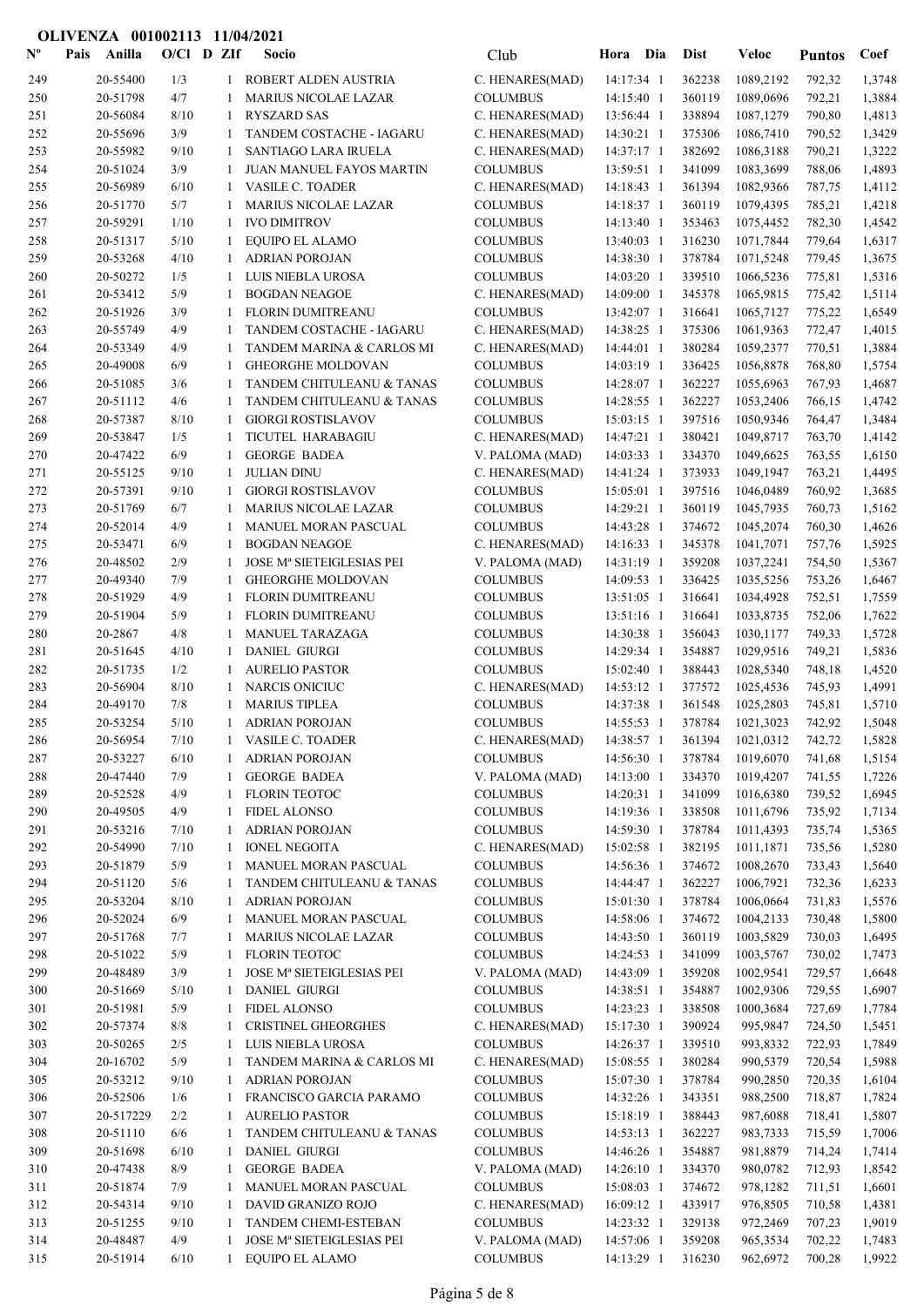| $\mathbf{N}^{\mathbf{o}}$ | Pais | Anilla               | $O/CI$ D ZIf |                   | Socio                                            | Club                               | Hora Dia                 |            | <b>Dist</b>      | <b>Veloc</b>         | <b>Puntos</b>    | Coef             |
|---------------------------|------|----------------------|--------------|-------------------|--------------------------------------------------|------------------------------------|--------------------------|------------|------------------|----------------------|------------------|------------------|
| 316                       |      | 20-50195             | 4/9          |                   | 1 G.C.L.                                         | <b>COLUMBUS</b>                    | 14:35:28 1               |            | 335621           | 957,6403             | 696,61           | 1,8831           |
| 317                       |      | 20-50060             | 5/9          | 1                 | G. C. L.                                         | <b>COLUMBUS</b>                    | 14:35:34 1               |            | 335621           | 957,3671             | 696,41           | 1,8890           |
| 318                       |      | 20-55060             | 10/10        | 1                 | <b>JULIAN DINU</b>                               | C. HENARES(MAD)                    | 15:16:08 1               |            | 373933           | 956,0244             | 695,43           | 1,7008           |
| 319                       |      | 20-55709             | 5/9          | 1                 | TANDEM COSTACHE - IAGARU                         | C. HENARES(MAD)                    | 15:19:44 1               |            | 375306           | 950,7837             | 691,62           | 1,6999           |
| 320                       |      | 20-57115             | 7/9          |                   | SILVIU DORU MARDALE                              | C. HENARES(MAD)                    | 16:23:47 1               |            | 433935           | 945,8386             | 688,02           | 1,4749           |
| 321<br>322                |      | 20-52530<br>20-50055 | 6/9<br>6/9   | 1<br>1            | <b>FLORIN TEOTOC</b><br>G. C. L.                 | <b>COLUMBUS</b><br><b>COLUMBUS</b> | 14:45:38 1<br>14:41:50 1 |            | 341099<br>335621 | 945,8333<br>940,5539 | 688,02<br>684,18 | 1,8822<br>1,9188 |
| 323                       |      | 20-51623             | 7/10         |                   | <b>DANIEL GIURGI</b>                             | <b>COLUMBUS</b>                    | 15:03:43 1               |            | 354887           | 937,0779             | 681,65           | 1,8203           |
| 324                       |      | 20-55581             | 6/9          |                   | DANIEL NISTOR                                    | C. HENARES(MAD)                    | 15:41:38 1               |            | 390086           | 936,2813             | 681,07           | 1,6612           |
| 325                       |      | 20-56064             | 9/10         | 1                 | <b>RYSZARD SAS</b>                               | C. HENARES(MAD)                    | 14:47:37 1               |            | 338894           | 934,5792             | 679,83           | 1,9180           |
| 326                       |      | 20-56936             | 9/10         | 1                 | NARCIS ONICIUC                                   | C. HENARES(MAD)                    | 15:30:46 1               |            | 377572           | 930,5151             | 676,87           | 1,7268           |
| 327                       |      | 20-54933             | 8/10         | 1                 | <b>IONEL NEGOITA</b>                             | C. HENARES(MAD)                    | 15:37:07 1               |            | 382195           | 927,3952             | 674,60           | 1,7112           |
| 328                       |      | 20-95584             | 7/9          | 1                 | <b>DANIEL NISTOR</b>                             | C. HENARES(MAD)                    | 15:48:07 1               |            | 390086           | 921,9348             | 670,63           | 1,6817           |
| 329                       |      | 20-54660             | 7/9          | 1                 | <b>IONUT LUPAN</b>                               | C. HENARES(MAD)                    | $16:01:17$ 1             |            | 400686           | 918,4078             | 668,07           | 1,6422           |
| 330                       |      | 20-53342             | 6/9          | 1                 | TANDEM MARINA & CARLOS MI                        | C. HENARES(MAD)                    | 15:40:51 1               |            | 380284           | 914,4740             | 665,21           | 1,7355           |
| 331                       |      | 20-50273             | 3/5          | 1                 | LUIS NIEBLA UROSA                                | <b>COLUMBUS</b>                    | 14:57:34 1               |            | 339510           | 911,2732             | 662,88           | 1,9499           |
| 332                       |      | 20-52019             | 8/9          |                   | MANUEL MORAN PASCUAL                             | <b>COLUMBUS</b>                    | 15:38:02 1               |            | 374672           | 907,1229             | 659,86           | 1,7722           |
| 333                       |      | 20-54653             | 8/9          | 1                 | <b>IONUT LUPAN</b>                               | C. HENARES(MAD)                    | 16:07:24 1               |            | 400686           | 905,7098             | 658,83           | 1,6621           |
| 334                       |      | 20-55702             | 6/9          |                   | TANDEM COSTACHE - IAGARU                         | C. HENARES(MAD)                    | 15:41:29 1               |            | 375306           | 901,1309             | 655,50           | 1,7799           |
| 335                       |      | 20-49515             | 6/9          |                   | <b>FIDEL ALONSO</b>                              | <b>COLUMBUS</b>                    | 15:01:29 1               |            | 338508           | 899,1314             | 654,05           | 1,9793           |
| 336                       |      | 20-54201             | 7/9          |                   | <b>CLAUDIU DODEA</b><br>ANDRÉS TANSKI            | C. HENARES(MAD)                    | 15:59:00 1               |            | 390095           | 898,8364             | 653,83           | 1,7227           |
| 337<br>338                |      | 20-54515<br>20-53853 | 1/3<br>2/5   | 1<br>1            | TICUTEL HARABAGIU                                | C. HENARES(MAD)<br>C. HENARES(MAD) | 15:53:00 1<br>15:50:17 1 |            | 384263<br>380421 | 897,8107<br>894,5119 | 653,08<br>650,69 | 1,7540<br>1,7770 |
| 339                       |      | 20-50605             | $2/3$        | 1                 | MANUEL SANCHEZ                                   | <b>COLUMBUS</b>                    | 15:12:20 1               |            | 345392           | 891,7177             | 648,65           | 1,9630           |
| 340                       |      | 20-48495             | 5/9          | 1                 | JOSE Mª SIETEIGLESIAS PEI                        | V. PALOMA (MAD)                    | 15:29:03 1               |            | 359208           | 889,0187             | 646,69           | 1,8931           |
| 341                       |      | 20-56558             | 4/6          | 1                 | TANDEM PABLO MARCOS & VIR                        | C. HENARES(MAD)                    | 16:00:22 1               |            | 385077           | 884,4889             | 643,39           | 1,7711           |
| 342                       |      | 20-57381             | 10/10        | 1                 | <b>GIORGI ROSTISLAVOV</b>                        | <b>COLUMBUS</b>                    | 16:16:20 1               |            | 397516           | 880,7592             | 640,68           | 1,7207           |
| 343                       |      | 20-55532             | 8/9          | 1                 | <b>DANIEL NISTOR</b>                             | C. HENARES(MAD)                    | 16:12:58 1               |            | 390086           | 870,7925             | 633,43           | 1,7586           |
| 344                       |      | 20-2484              | 5/8          |                   | MANUEL TARAZAGA                                  | <b>COLUMBUS</b>                    | 15:34:26 1               |            | 356043           | 869,5994             | 632,56           | 1,9324           |
| 345                       |      | 20-55828             | 9/10         |                   | <b>VISALON TIBU</b>                              | C. HENARES(MAD)                    | 17:22:06 1               |            | 447556           | 865,5115             | 629,59           | 1,5417           |
| 346                       |      | 20-59296             | 2/10         |                   | <b>IVO DIMITROV</b>                              | <b>COLUMBUS</b>                    | 15:33:28 1               |            | 353463           | 865,3411             | 629,47           | 1,9578           |
| 347                       |      | 20-1680815           | 3/10         |                   | <b>IVO DIMITROV</b>                              | <b>COLUMBUS</b>                    | 15:33:30 1               |            | 353463           | 865,2705             | 629,41           | 1,9634           |
| 348                       |      | 20-53703             | 3/5          |                   | TICUTEL HARABAGIU                                | C. HENARES(MAD)                    | 16:06:01 1               |            | 380421           | 862,6001             | 627,47           | 1,8296           |
| 349                       |      | 20-51694             | 8/10         | 1                 | <b>DANIEL GIURGI</b>                             | <b>COLUMBUS</b>                    | 15:36:34 1               |            | 354887           | 862,2831             | 627,24           | 1,9668           |
| 350                       |      | 20-2862              | 6/8          | 1                 | MANUEL TARAZAGA                                  | <b>COLUMBUS</b>                    | 15:38:04 1               |            | 356043           | 861,9505             | 627,00           | 1,9661           |
| 351                       |      | 20-54508             | 2/3          | $\mathbf{1}$      | ANDRÉS TANSKI                                    | C. HENARES(MAD)                    | 16:10:58 1               |            | 384263           | 861,6406             | 626,77           | 1,8269           |
| 352<br>353                |      | 20-53010<br>20-51388 | 9/10<br>7/10 | 1<br>$\mathbf{1}$ | <b>CODRUT MARIAN DIN</b><br>EQUIPO EL ALAMO      | C. HENARES(MAD)<br>COLUMBUS        | 15:45:14 1               | 14:52:47 1 | 361710<br>316230 | 860,7361<br>859,8269 | 626,12<br>625,45 | 1,9463<br>2,2326 |
| 354                       |      | 20-6610199           | 4/10         | $\mathbf{1}$      | <b>IVO DIMITROV</b>                              | <b>COLUMBUS</b>                    | 15:36:09 1               |            | 353463           | 859,6935             | 625,36           | 2,0030           |
| 355                       |      | 20-56235             | 10/10        | 1                 | <b>COSMIN NITU</b>                               | C. HENARES(MAD)                    | 15:50:27 1               |            | 365733           | 859,6380             | 625,32           | 1,9413           |
| 356                       |      | 20-56952             | 8/10         |                   | 1 VASILE C. TOADER                               | C. HENARES(MAD)                    | 15:46:26 1               |            | 361394           | 857,5354             | 623,79           | 1,9701           |
| 357                       |      | 20-50021             | 7/9          |                   | 1 G.C.L.                                         | <b>COLUMBUS</b>                    | 15:17:02 1               |            | 335621           | 856,1032             | 622,75           | 2,1274           |
| 358                       |      | 20-57155             | 8/9          | $\mathbf{1}$      | SILVIU DORU MARDALE                              | C. HENARES(MAD)                    | 17:14:52 1               |            | 433935           | 851,0754             | 619,09           | 1,6500           |
| 359                       |      | 20-51950             | 4/10         |                   | JOSÉ ANTONIO BENAVENTE RU                        | <b>COLUMBUS</b>                    | 15:33:38 1               |            | 347593           | 850,6232             | 618,76           | 2,0656           |
| 360                       |      | 20-51067             | 4/9          |                   | <b>JUAN MANUEL FAYOS MARTIN</b>                  | <b>COLUMBUS</b>                    | 15:26:29 1               |            | 341099           | 849,5969             | 618,01           | 2,1108           |
| 361                       |      | 20-55444             | 9/10         | 1                 | <b>SORIN C. BORCEA</b>                           | C. HENARES(MAD)                    | 15:50:41 1               |            | 361658           | 849,5940             | 618,01           | 1,9964           |
| 362                       |      | 20-51678             | 9/10         | 1                 | <b>DANIEL GIURGI</b>                             | <b>COLUMBUS</b>                    | 15:44:23 1               |            | 354887           | 846,2115             | 615,55           | 2,0401           |
| 363                       |      | 20-51923             | 6/9          |                   | <b>FLORIN DUMITREANU</b>                         | <b>COLUMBUS</b>                    | 15:00:40 1               |            | 316641           | 842,8776             | 613,13           | 2,2928           |
| 364                       |      | 20-55442             | 10/10        | 1                 | <b>SORIN C. BORCEA</b>                           | C. HENARES(MAD)                    | 15:54:34 1               |            | 361658           | 841,9136             | 612,42           | 2,0130           |
| 365                       |      | 20-56896             | 10/10        | 1                 | NARCIS ONICIUC                                   | C. HENARES(MAD)                    | 16:14:48 1               |            | 377572           | 839,4220             | 610,61           | 1,9334           |
| 366                       |      | 20-56523             | 5/6          | -1                | TANDEM PABLO MARCOS & VIR                        | C. HENARES(MAD)                    | 16:26:02 1               |            | 385077           | 835,2476             | 607,57           | 1,9009           |
| 367                       |      | 20-55686<br>20-54013 | 7/9<br>8/9   | 1                 | TANDEM COSTACHE - IAGARU<br><b>CLAUDIU DODEA</b> | C. HENARES(MAD)<br>C. HENARES(MAD) | 16:15:16 1<br>16:34:42 1 |            | 375306<br>390095 | 833,5194<br>830,5195 | 606,32           | 1,9557           |
| 368<br>369                |      | 20-53403             | 7/9          | 1                 | <b>BOGDAN NEAGOE</b>                             | C. HENARES(MAD)                    | 15:42:22 1               |            | 345378           | 827,5170             | 604,14<br>601,95 | 1,8867<br>2,1368 |
| 370                       |      | 20-49645             | 5/9          |                   | JUAN MANUEL FAYOS MARTIN                         | <b>COLUMBUS</b>                    | 15:37:17 1               |            | 341099           | 827,3412             | 601,82           | 2,1695           |
| 371                       |      | 20-51043             | 6/9          |                   | <b>JUAN MANUEL FAYOS MARTIN</b>                  | <b>COLUMBUS</b>                    | 15:37:51 1               |            | 341099           | 826,2056             | 601,00           | 2,1753           |
| 372                       |      | 20-56312             | 9/10         | 1                 | DARIUS A. SUSON GANGA                            | C. HENARES(MAD)                    | 16:24:57 1               |            | 378796           | 823,5591             | 599,07           | 1,9641           |
| 373                       |      | 20-55868             | 6/6          | 1                 | TANDEM PABLO MARCOS & VIR                        | C. HENARES(MAD)                    | 16:33:22 1               |            | 385077           | 822,1700             | 598,06           | 1,9373           |
| 374                       |      | 20-55692             | 8/9          | 1                 | TANDEM COSTACHE - IAGARU                         | C. HENARES(MAD)                    | $16:21:50$ 1             |            | 375306           | 821,5381             | 597,60           | 1,9930           |
| 375                       |      | 20-49679             | 7/9          | 1                 | JUAN MANUEL FAYOS MARTIN                         | <b>COLUMBUS</b>                    | 15:40:26 1               |            | 341099           | 821,0680             | 597,26           | 2,1988           |
| 376                       |      | 20-56780             | 7/10         | 1                 | <b>GABRIEL JITARU</b>                            | C. HENARES(MAD)                    | 16:05:22 1               |            | 361378           | 820,6298             | 596,94           | 2,0809           |
| 377                       |      | 20-54397             | 10/10        | 1                 | DAVID GRANIZO ROJO                               | C. HENARES(MAD)                    | 17:35:52 1               |            | 433917           | 817,3747             | 594,57           | 1,7377           |
| 378                       |      | 20-54644             | 9/9          | 1                 | <b>IONUT LUPAN</b>                               | C. HENARES(MAD)                    | 16:55:28 1               |            | 400686           | 816,9485             | 594,26           | 1,8868           |
| 379                       |      | 20-55952             | 10/10        | 1                 | <b>SANTIAGO LARA IRUELA</b>                      | C. HENARES(MAD)                    | 16:35:02 1               |            | 382692           | 814,1806             | 592,25           | 1,9807           |
| 380                       |      | 20-1680874           | 5/10         | 1                 | <b>IVO DIMITROV</b>                              | <b>COLUMBUS</b>                    | 16:00:26 1               |            | 353463           | 811,7500             | 590,48           | 2,1502           |
| 381                       |      | 20-49072             | 8/9          |                   | <b>GHEORGHE MOLDOVAN</b>                         | <b>COLUMBUS</b>                    | 15:39:36 1               |            | 336425           | 811,4448             | 590,26           | 2,2650           |
| 382                       |      | 20-51964             | 5/10         |                   | 1 JOSÉ ANTONIO BENAVENTE RU                      | <b>COLUMBUS</b>                    | 15:56:56 1               |            | 347593           | 804,7376             | 585,38           | 2,1980           |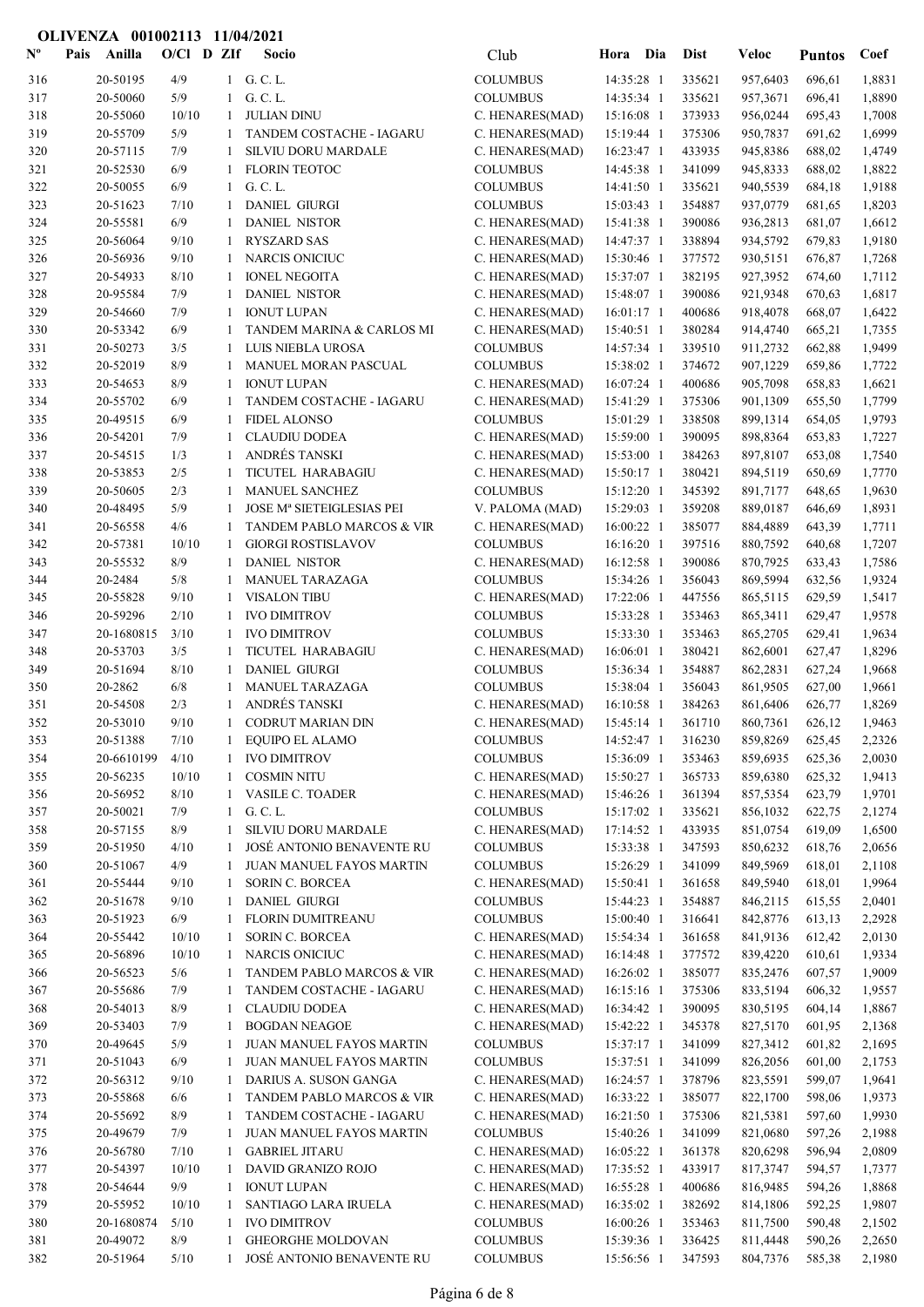| $\mathbf{N}^{\mathbf{o}}$ | Pais | Anilla                | $O/Cl$ D ZIf |                              | Socio                                               | Club                               | Hora Dia                   |            | <b>Dist</b>      | Veloc                | <b>Puntos</b>    | Coef             |
|---------------------------|------|-----------------------|--------------|------------------------------|-----------------------------------------------------|------------------------------------|----------------------------|------------|------------------|----------------------|------------------|------------------|
| 383                       |      | 20-51942              | 6/10         | $\mathbf{1}$                 | JOSÉ ANTONIO BENAVENTE RU                           | <b>COLUMBUS</b>                    | 15:59:03 1                 |            | 347593           | 800,8133             | 582,53           | 2,2037           |
| 384                       |      | 20-48506              | 6/9          | 1                            | JOSE Mª SIETEIGLESIAS PEI                           | V. PALOMA (MAD)                    | 16:13:44 1                 |            | 359208           | 800,4932             | 582,29           | 2,1380           |
| 385                       |      | 20-54164              | 9/9          | 1                            | <b>CLAUDIU DODEA</b>                                | C. HENARES(MAD)                    | 16:53:01 1                 |            | 390095           | 799,3477             | 581,46           | 1,9739           |
| 386                       |      | 20-51933              | 7/9          | -1                           | FLORIN DUMITREANU                                   | <b>COLUMBUS</b>                    | 15:22:57 1                 |            | 316641           | 795,6804             | 578,79           | 2,4381           |
| 387                       |      | 20-54388              | 9/9          | -1                           | <b>SILVIU DORU MARDALE</b>                          | C. HENARES(MAD)                    | 17:50:22 1                 |            | 433935           | 795,6757             | 578,79           | 1,7837           |
| 388                       |      | 20-51977              | 7/10         | $\mathbf{1}$                 | <b>JOSÉ ANTONIO BENAVENTE RU</b>                    | <b>COLUMBUS</b>                    | 16:02:31 1                 |            | 347593           | 794,4680             | 577,91           | 2,2325           |
| 389                       |      | 20-49825              | 8/9          | 1                            | <b>SEBASTIAN FLOREA</b>                             | <b>COLUMBUS</b>                    | 15:54:05 1                 |            | 339883           | 792,1142             | 576,20           | 2,2890           |
| 390                       |      | 20-54819              | 9/10         | -1                           | <b>IONEL NEGOITA</b><br><b>DANIEL GIURGI</b>        | C. HENARES(MAD)                    | 16:49:57 1                 |            | 382195           | 788,1122             | 573,29           | 2,0408           |
| 391<br>392                |      | 20-51642<br>20-48505  | 10/10<br>7/9 | -1<br>-1                     | <b>JOSE Mª SIETEIGLESIAS PEI</b>                    | <b>COLUMBUS</b><br>V. PALOMA (MAD) | 16:16:52 1<br>16:22:27 1   |            | 354887<br>359208 | 785,3799<br>785,2399 | 571,30<br>571,20 | 2,2035<br>2,1826 |
| 393                       |      | 20-54997              | 10/10        | -1                           | <b>IONEL NEGOITA</b>                                | C. HENARES(MAD)                    | 16:56:50 1                 |            | 382195           | 777,0823             | 565,26           | 2,0565           |
| 394                       |      | 20-55642              | 9/9          | 1                            | <b>DANIEL NISTOR</b>                                | C. HENARES(MAD)                    | 17:08:07 1                 |            | 390086           | 775,3391             | 564,00           | 2,0201           |
| 395                       |      | 20-47412              | 5/7          | 1                            | JOSE PULIDO REBOLLO                                 | V. PALOMA (MAD)                    | $16:51:10$ 1               |            | 376360           | 774,1378             | 563,12           | 2,0991           |
| 396                       |      | 20-2495               | 7/8          | 1                            | MANUEL TARAZAGA                                     | <b>COLUMBUS</b>                    | 16:26:03 1                 |            | 356043           | 772,2438             | 561,74           | 2,2245           |
| 397                       |      | 20-56768              | 8/10         | -1                           | <b>GABRIEL JITARU</b>                               | C. HENARES(MAD)                    | 16:32:58 1                 |            | 361378           | 772,2302             | 561,73           | 2,1971           |
| 398                       |      | 20-55362              | 2/3          | -1                           | ROBERT ALDEN AUSTRIA                                | C. HENARES(MAD)                    | 16:39:53 1                 |            | 362238           | 762,7937             | 554,87           | 2,1975           |
| 399                       |      | 20-52009              | 9/9          | 1                            | MANUEL MORAN PASCUAL                                | <b>COLUMBUS</b>                    | 16:56:23 1                 |            | 374672           | 762,4841             | 554,64           | 2,1299           |
| 400                       |      | 20-50411              | 1/9          | 1                            | <b>JUAN NARVAEZ</b>                                 | <b>COLUMBUS</b>                    | 16:31:07 1                 |            | 354620           | 760,7967             | 553,42           | 2,2559           |
| 401                       |      | 20-53001              | 10/10        | 1                            | CODRUT MARIAN DIN                                   | C. HENARES(MAD)                    | 16:41:40 1                 |            | 361710           | 758,8322             | 551,99           | 2,2172           |
| 402                       |      | 20-6600700            | 6/10         | -1                           | <b>IVO DIMITROV</b>                                 | <b>COLUMBUS</b>                    | 16:31:07 1                 |            | 353463           | 758,3144             | 551,61           | 2,2746           |
| 403<br>404                |      | 20-52485<br>20-105057 | 2/6<br>8/9   | 1<br>-1                      | FRANCISCO GARCIA PARAMO<br>JUAN MANUEL FAYOS MARTIN | <b>COLUMBUS</b><br><b>COLUMBUS</b> | 16:18:04 1<br>$16:15:47$ 1 |            | 343351<br>341099 | 757,8377<br>756,6806 | 551,27<br>550,42 | 2,3475<br>2,3688 |
| 405                       |      | 20-47433              | 9/9          | -1                           | <b>GEORGE BADEA</b>                                 | V. PALOMA (MAD)                    | 16:07:29 1                 |            | 334370           | 755,6669             | 549,69           | 2,4225           |
| 406                       |      | 20-51949              | 8/10         | $\mathbf{1}$                 | JOSÉ ANTONIO BENAVENTE RU                           | <b>COLUMBUS</b>                    | 16:25:34 1                 |            | 347593           | 754,7072             | 548,99           | 2,3361           |
| 407                       |      | 20-56765              | 9/10         | -1                           | <b>GABRIEL JITARU</b>                               | C. HENARES(MAD)                    | 16:45:29 1                 |            | 361378           | 752,1135             | 547,10           | 2,2525           |
| 408                       |      | 20-50274              | 4/5          | 1                            | LUIS NIEBLA UROSA                                   | <b>COLUMBUS</b>                    | 16:18:01 1                 |            | 339510           | 749,4426             | 545,16           | 2,4035           |
| 409                       |      | 20-52981              | 10/10        | -1                           | TANDEM CHEMI-ESTEBAN                                | <b>COLUMBUS</b>                    | 16:06:25 1                 |            | 329138           | 745,6402             | 542,39           | 2,4853           |
| 410                       |      | 20-50451              | 2/9          | $\mathbf{1}$                 | <b>JUAN NARVAEZ</b>                                 | <b>COLUMBUS</b>                    | 16:41:40 1                 |            | 354620           | 743,9580             | 541,17           | 2,3123           |
| 411                       |      | 20-56772              | 10/10        | -1                           | <b>GABRIEL JITARU</b>                               | C. HENARES(MAD)                    | 16:51:25 1                 |            | 361378           | 742,9392             | 540,43           | 2,2746           |
| 412                       |      | 20-56098              | 10/10        | -1                           | <b>RYSZARD SAS</b>                                  | C. HENARES(MAD)                    | 16:22:55 1                 |            | 338894           | 740,0779             | 538,35           | 2,4314           |
| 413                       |      | 20-48492              | 8/9          | 1                            | JOSE Mª SIETEIGLESIAS PEI                           | V. PALOMA (MAD)                    | 16:56:54 1                 |            | 359208           | 730,2460             | 531,19           | 2,2995           |
| 414                       |      | 20-55267              | 8/8          | -1                           | <b>ALBERTO ABAJO</b>                                | <b>COLUMBUS</b>                    | 17:51:00 1                 |            | 397037           | 727,1740             | 528,96           | 2,0854           |
| 415                       |      | 20-50111              | 8/9          | -1                           | G. C. L.                                            | <b>COLUMBUS</b>                    | 16:30:23 1                 |            | 335621           | 721,1711             | 524,59           | 2,4730           |
| 416                       |      | 20-56341              | 10/10<br>9/9 | -1                           | DARIUS A. SUSON GANGA<br><b>SEBASTIAN FLOREA</b>    | C. HENARES(MAD)                    | 17:37:30 1                 |            | 378796           | 711,3540             | 517,45           | 2,1964           |
| 417<br>418                |      | 20-49824<br>20-52503  | 3/6          | -1<br>$\mathbf{1}$           | FRANCISCO GARCIA PARAMO                             | <b>COLUMBUS</b><br><b>COLUMBUS</b> | 16:46:04 1<br>16:55:17 1   |            | 339883<br>343351 | 706,5195<br>700,3114 | 513,94<br>509,42 | 2,4538<br>2,4348 |
| 419                       |      | 20-51954              | 9/10         | $\mathbf{1}$                 | JOSÉ ANTONIO BENAVENTE RU                           | <b>COLUMBUS</b>                    | 17:02:15 1                 |            | 347593           | 699,0307             | 508,49           | 2,4109           |
| 420                       |      | 20-50602              | 3/3          |                              | 1 MANUEL SANCHEZ                                    | <b>COLUMBUS</b>                    |                            | 17:03:21 1 | 345392           | 693,0711             | 504,15           | 2,4320           |
| 421                       |      | 20-51271              | 8/10         | 1                            | EQUIPO EL ALAMO                                     | <b>COLUMBUS</b>                    | 16:27:57 1                 |            | 316230           | 683,0759             | 496,88           | 2,6626           |
| 422                       |      | 20-47403              | 6/7          | -1                           | JOSE PULIDO REBOLLO                                 | V. PALOMA (MAD)                    | 17:56:53 1                 |            | 376360           | 681,9557             | 496,07           | 2,2425           |
| 423                       |      | 20-50408              | 3/9          | -1                           | <b>JUAN NARVAEZ</b>                                 | <b>COLUMBUS</b>                    | 17:25:59 1                 |            | 354620           | 680,6744             | 495,13           | 2,3857           |
| 424                       |      | 20-53482              | 8/9          | -1                           | <b>BOGDAN NEAGOE</b>                                | C. HENARES(MAD)                    | 17:15:13 1                 |            | 345378           | 676,9242             | 492,41           | 2,4553           |
| 425                       |      | 20-16703              | 7/9          | 1                            | TANDEM MARINA & CARLOS MI                           | C. HENARES(MAD)                    | 18:07:11 1                 |            | 380284           | 676,4413             | 492,05           | 2,2352           |
| 426                       |      | 20-54506              | 3/3          |                              | ANDRÉS TANSKI                                       | C. HENARES(MAD)                    | 18:15:34 1                 |            | 384263           | 673,4761             | 489,90           | 2,2172           |
| 427                       |      | 20-50692              | 6/9          | 1                            | <b>STANIMIR DIMITROV</b>                            | <b>COLUMBUS</b>                    | 17:12:51 1                 |            | 340158           | 669,8001             | 487,22           | 2,5106           |
| 428                       |      | 20-52502              | 4/6          | 1                            | FRANCISCO GARCIA PARAMO                             | <b>COLUMBUS</b>                    | 17:18:25 1                 |            | 343351           | 668,7570             | 486,47           | 2,4931           |
| 429                       |      | 20-53362              | 8/9          | 1                            | TANDEM MARINA & CARLOS MI<br>LUIS NIEBLA UROSA      | C. HENARES(MAD)                    | 18:14:48 1                 |            | 380284           | 667,3991             | 485,48           | 2,2562           |
| 430<br>431                |      | 20-50267<br>20-51941  | 5/5<br>10/10 | 1<br>$\mathbf{1}$            | JOSÉ ANTONIO BENAVENTE RU                           | <b>COLUMBUS</b><br><b>COLUMBUS</b> | 17:18:07 1<br>17:31:39 1   |            | 339510<br>347593 | 661,6624<br>660,0076 | 481,30<br>480,10 | 2,5331<br>2,4799 |
| 432                       |      | 20-1680820            | 7/10         | -1                           | <b>IVO DIMITROV</b>                                 | <b>COLUMBUS</b>                    | 17:58:14 1                 |            | 353463           | 638,9040             | 464,75           | 2,4444           |
| 433                       |      | 20-48496              | 9/9          | 1                            | JOSE Mª SIETEIGLESIAS PEI                           | V. PALOMA (MAD)                    | 18:09:02 1                 |            | 359208           | 636,8560             | 463,26           | 2,4109           |
| 434                       |      | 20-51911              | 8/9          | -1                           | FLORIN DUMITREANU                                   | <b>COLUMBUS</b>                    | 17:02:12 1                 |            | 316641           | 636,8484             | 463,25           | 2,7413           |
| 435                       |      | 20-50419              | 4/9          | -1                           | <b>JUAN NARVAEZ</b>                                 | <b>COLUMBUS</b>                    | 18:04:49 1                 |            | 354620           | 633,4574             | 460,79           | 2,4533           |
| 436                       |      | 20-50385              | 5/9          | 1                            | <b>JUAN NARVAEZ</b>                                 | <b>COLUMBUS</b>                    | 18:05:44 1                 |            | 354620           | 632,4218             | 460,03           | 2,4590           |
| 437                       |      | 20-56971              | 9/10         | $\mathbf{1}$                 | <b>VASILE C. TOADER</b>                             | C. HENARES(MAD)                    | 18:18:19 1                 |            | 361394           | 630,3567             | 458,53           | 2,4184           |
| 438                       |      | 20-53375              | 9/9          | -1                           | TANDEM MARINA & CARLOS MI                           | C. HENARES(MAD)                    | 18:50:18 1                 |            | 380284           | 628,2571             | 457,00           | 2,3035           |
| 439                       |      | 20-52550              | 7/9          | -1                           | <b>FLORIN TEOTOC</b>                                | <b>COLUMBUS</b>                    | 17:48:13 1                 |            | 341099           | 627,9244             | 456,76           | 2,5740           |
| 440                       |      | 20-65205              | 7/7          | -1                           | JOSE PULIDO REBOLLO                                 | V. PALOMA (MAD)                    | 18:48:31 1                 |            | 376360           | 623,6116             | 453,63           | 2,3382           |
| 441                       |      | 20-49360              | 9/9          | 1                            | <b>GHEORGHE MOLDOVAN</b>                            | <b>COLUMBUS</b>                    | $17:45:01$ 1               |            | 336425           | 622,9900             | 453,17           | 2,6217           |
| 442<br>443                |      | 20-50191<br>20-51248  | 9/9<br>9/10  | $\mathbf{1}$<br>$\mathbf{1}$ | G. C. L.<br>EQUIPO EL ALAMO                         | <b>COLUMBUS</b><br><b>COLUMBUS</b> | 17:48:52 1<br>17:19:12 1   |            | 335621<br>316230 | 617,1016<br>614,9942 | 448,89<br>447,36 | 2,6339<br>2,8018 |
| 444                       |      | 20-49164              | 8/8          | 1                            | <b>MARIUS TIPLEA</b>                                | <b>COLUMBUS</b>                    | 18:33:10 1                 |            | 361548           | 614,7033             | 447,15           | 2,4561           |
| 445                       |      | 20-50412              | 6/9          | -1                           | <b>JUAN NARVAEZ</b>                                 | <b>COLUMBUS</b>                    | 18:27:38 1                 |            | 354620           | 608,6504             | 442,74           | 2,5097           |
| 446                       |      | 20-56981              | 10/10        | $\mathbf{1}$                 | <b>VASILE C. TOADER</b>                             | C. HENARES(MAD)                    | 18:41:00 1                 |            | 361394           | 606,3658             | 441,08           | 2,4682           |
| 447                       |      | 20-49716              | 9/9          | -1                           | JUAN MANUEL FAYOS MARTIN                            | <b>COLUMBUS</b>                    | 18:09:13 1                 |            | 341099           | 604,5532             | 439,76           | 2,6209           |
| 448                       |      | 20-50420              | 7/9          | -1                           | <b>JUAN NARVAEZ</b>                                 | <b>COLUMBUS</b>                    | 18:33:48 1                 |            | 354620           | 602,2758             | 438,11           | 2,5266           |
| 449                       |      | 20-53802              | 4/5          | -1                           | TICUTEL HARABAGIU                                   | C. HENARES(MAD)                    | 19:27:00 1                 |            | 380421           | 592,5561             | 431,03           | 2,3605           |